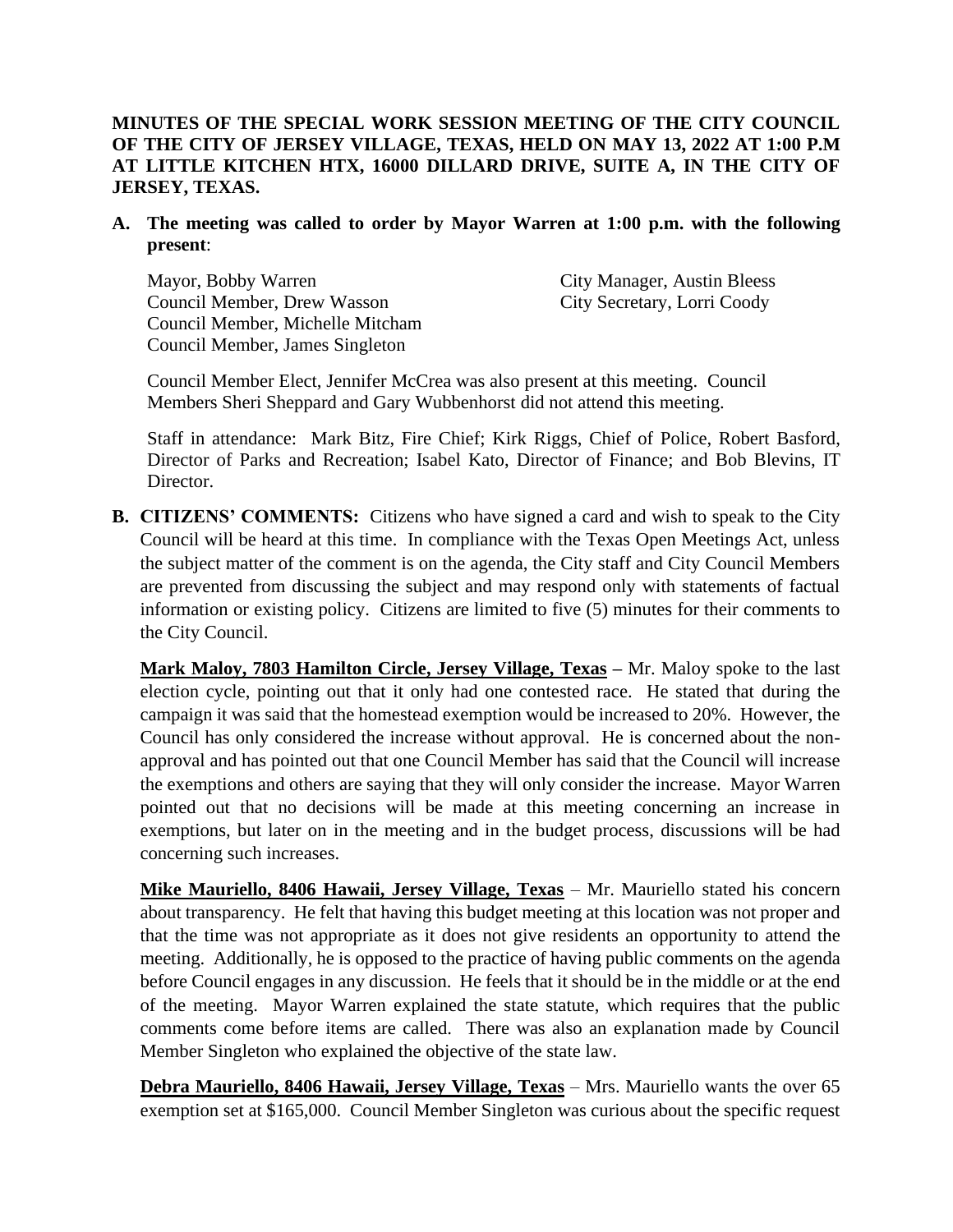of \$165,000 and wondered how this number came about. Mrs. Mauriello stated she researched the amount and feels that \$165,000 is a good number and is reasonable. Mayor Warren stated that exemptions will be part of the discussion today. He stated that taxes are less today for single family homes in Jersey Village than they were in 2017. The history of raising exemptions was discussed.

Council Member Mitcham pointed out that in connection with the time of meetings, the City is in line with what other cities are doing in the area.

## **C. FY 2022-2023 COUNCIL/STAFF BUDGET RETREAT**

## **1. Overview and Departmental Information presented by Austin Bleess, City Manager**

City Manager, Austin Bleess, explained the purpose of this meeting. It is a first blush at ideas for the next budget. He began his presentation on the 2022-2023 budget overview with information on the following items:

- ➢ Financial Projections
- ➢ Unknowns
- $\triangleright$  Impacts to FY 23 Revenues
- $\triangleright$  Impacts to FY 23 Expenses

Council engaged in discussion about overage for the Seattle Street Project. It was explained that there are some monies left from prior street projects that can be used for this project.

With no further discussion, City Manager Bleess gave information on the various City Departments for the 2022-2023 Budget. What follows is the description of each along with any Council discussion.

## **Impact of Increasing Exemptions**

- 1. Property Values Update March 2022
- 2. Homestead Exemption Chart

Council engaged in discussion about the property values. Some wondered if there has been a calculation of revenue we would receive if we kept the tax rate the same as last year considering the increase in valuation. With this number, it was mentioned that we can be better prepared to address these exemptions during the June City Council Meetings.

Staff pointed out that there are 847 homes affected by the over 65 exemption. This is roughly 38% of all single-family homes in Jersey Village.

The various rates were discussed by City Council and how this will affect revenues.

## **Reorganization of Parks, Public Works and Recreation**

**Areas of Concern**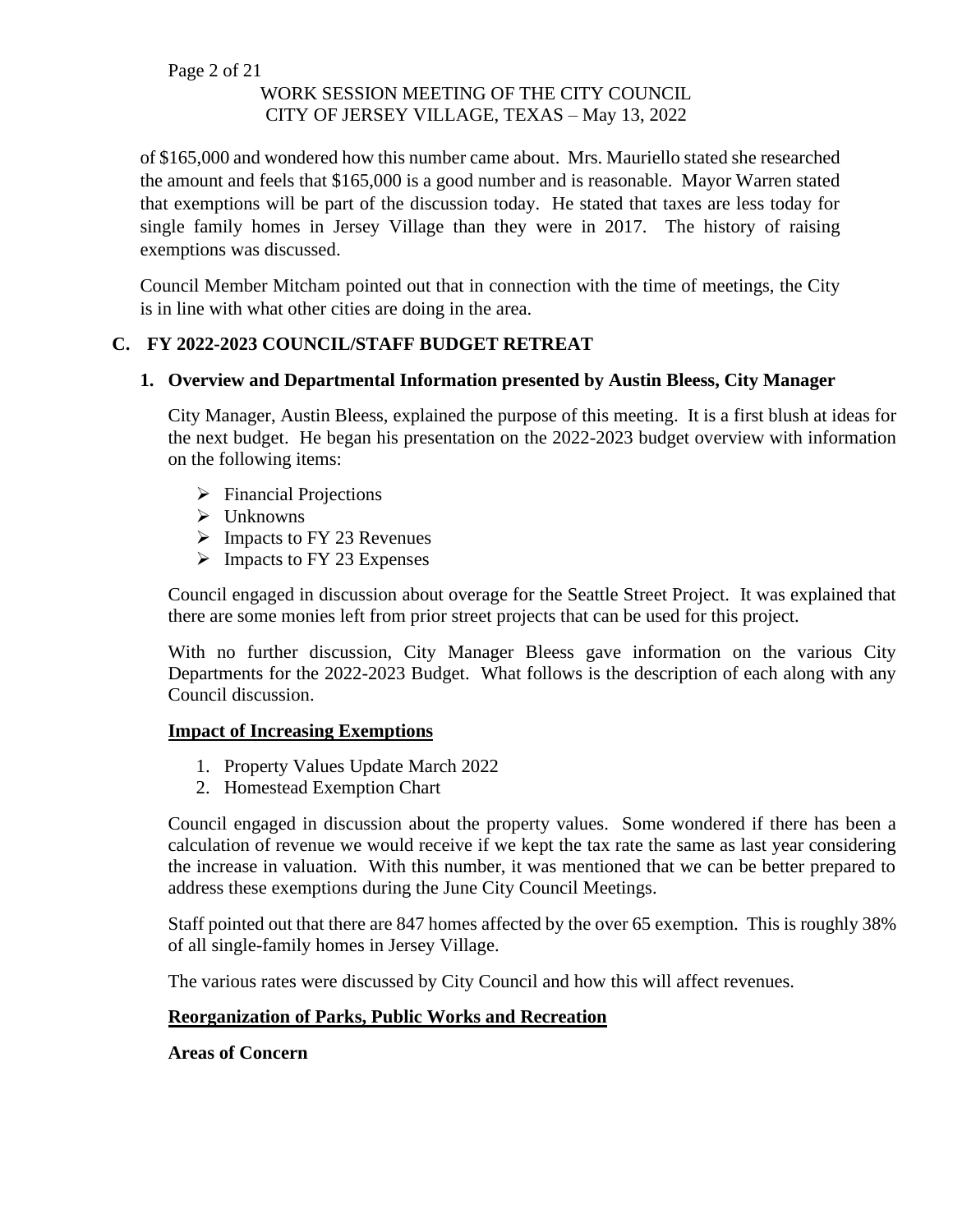#### Page 3 of 21

## WORK SESSION MEETING OF THE CITY COUNCIL CITY OF JERSEY VILLAGE, TEXAS – May 13, 2022

- 1. There is no Director
	- a. Been a somewhat revolving door for 6+ years
	- b. Is the Department organized for success
- 2. CIP Projects behind schedule

### **Public Works Reorganization**

- 1. Creation of an Assistance City Manager Position
- 2. Bring Public Works and Parks and Recreation under one umbrella
- 3. Create Public Works Manager
- 4. Create a Project Manager Position
	- a. Assist in all Public Works and Parks Projects
	- b. Potentially other Department Projects if necessary
- 5. Community Development Manager Position
	- a. This position would also do Economic Development A Comp Plan Goal

Council engaged in discussion about the proposed reorganization of the Public Works Department. There were questions about the Community Development Manager Position. City Manager Bleess explained this position and what the Manager will do moving forward.

There was also discussion about using BBG for the Building Official service. Members on Council, as well as residents, believe that this is an improvement over what we have had in the past. It is felt that this was a very good move as BBG has good knowledge to guide Staff and the Boards and Commissions.

There was discussion about the reorganization. It was welcomed that we are not adding Staff and that we are retaining knowledge of existing Staff. We do not want to lose our intellectual knowledge. Also, it was noted that bringing in new people causes at least a six-month gap n productivity. It was also pointed out that the job market right now is lacking.

#### **Potential Policy Changes**

### **Getting the Best Employees**

- 1. Council has made it a priority to hire the best
- 2. Council has committed to bi-annual salary surveys and being in the top 75%
- 3. Time off is one area we are slightly below
- 4. Paid Maternity/Paternity Leave is another area the younger generation is looking at

#### **Proposed New Time Off Policy**

|                   | <b>Current Policy</b>      |                             |
|-------------------|----------------------------|-----------------------------|
|                   | <b>Full Time Employees</b> | <b>Shift Fire Fighters*</b> |
| <b>0-5 Years</b>  | 10 days                    | <b>4.665 days</b>           |
| <b>6-15 Years</b> | <b>15 days</b>             | 7 days                      |
| $16 + Years$      | 20 days                    | <b>9.33 days</b>            |
|                   | <b>Proposed Policy</b>     |                             |
|                   | <b>Full Time Employees</b> | <b>Shift Fire Fighters*</b> |
| <b>0-2 Years</b>  | <b>10 days</b>             | 5 days                      |
| 2-5 Years         | <b>15 days</b>             | <b>7 days</b>               |
| <b>5-15 Years</b> | 20 days                    | 9 days                      |
| 16+ Years         | 25 days                    | <b>11 davs</b>              |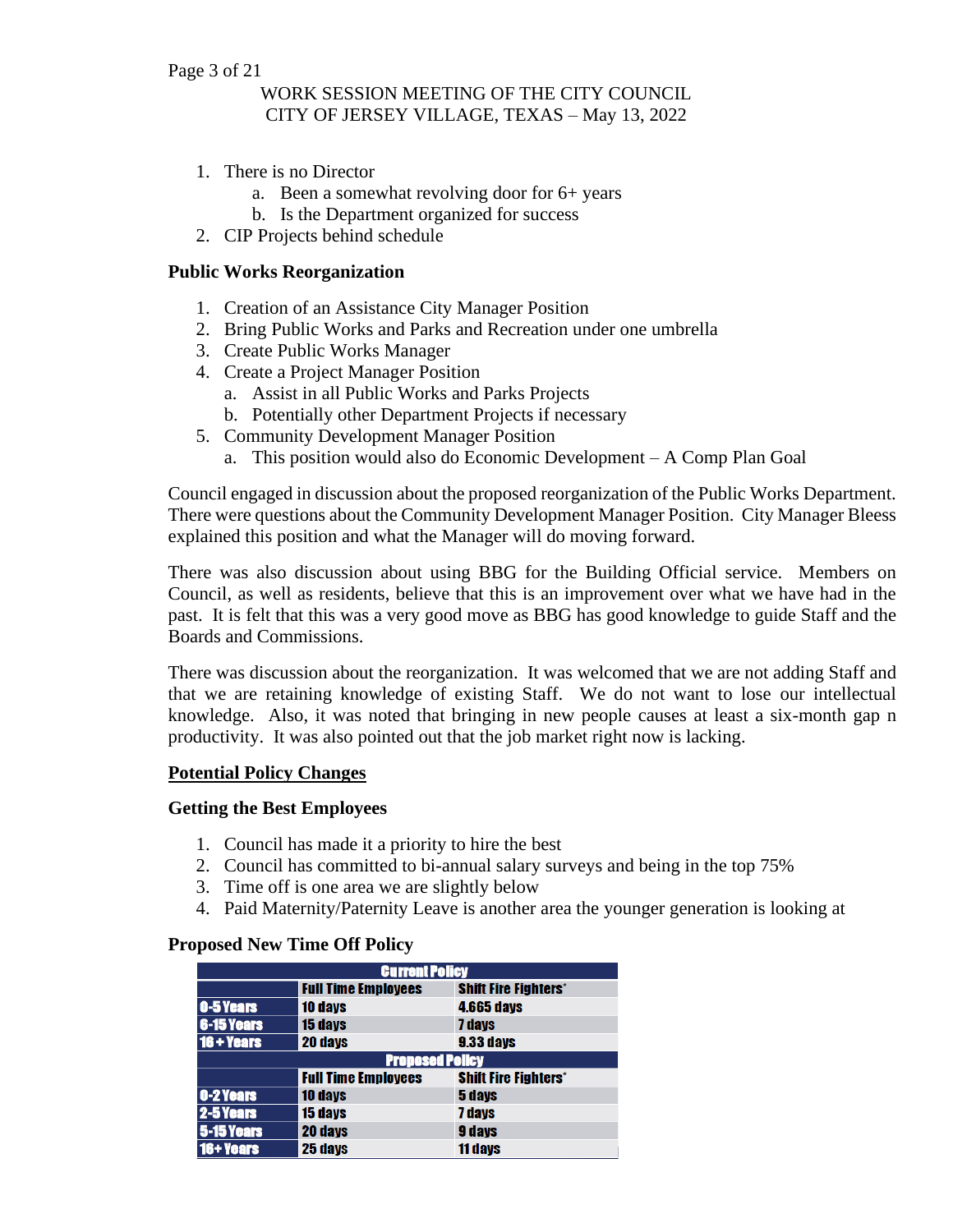#### **Impacts of the Proposed Time Off Policy**

- 1. Police, Fire, and Dispatch may require more overtime depending on staffing levels
	- a. Fire would be \$152,000 if all shifts covered at overtime
	- b. Police would be \$96,000 if all shifts covered at overtime
	- c. Dispatch would be \$7,000 if all shifts covered at overtime
- 2. Other Departments do not have to fill at OT, but this could have some overtime budget impacts
- 3. Vacation Payout could be impacted when people leave, may need to cap

#### **Paid maternity/paternity**

- 1. For employees that have been here less than 1 year 12 weeks paid time off at 50% of salary
- 2. For employees that have been here more than 1 year 12 weeks paid time off at 100% of salary
- 3. This could require more overtime, but that is tough to predict

Council engaged in discussion about this proposal. Some felt that it is hard to come into a new position with experience and be given less vacation than from your previous employer. With this in mind, some wondered how this would be addressed. Some members felt that these individuals should be given benefits based upon experience, although the experience would need to be verified.

An unlimited policy was discussed. But with this solution, abuse of the policy must be considered. Council also discussed the proposed capping of benefits and did not support such caps. City Manager Bleess explained that we do cap vacation at 160 hours; however, the City Manager can give some leeway on the cap. Some members felt that the 160-hour cap is too low and that no cap should be considered.

Sick time was discussed. It was discussed that perhaps it might be a good idea to combine both vacation and sick time into one benefit and call it PTO. City Manager Bleess gave input about this on how other cities are handling these benefits. In connection with this, there was discussion on how the accumulations of benefits affect the balance sheet. City Finance Director explained the affect.

Different ideas for the accumulation of benefits were discussed as well as the number of employees. Finance Director Kato explained that the compensated absences if everyone were to leave at once, the payout would be \$367,859.21 for the General Fund, the Utility Fund would be \$14,416.06, and the Golf Course would be \$84,366.30. With this in mind, making these policy changes would not have that great of an affect on the balance sheet given that all employees will not be leaving at once.

The maternity leave policy was discussed. Some members wondered about short term disability; City Manager Bleess stated that we do not offer short term disability. Some members felt that we should encourage the use of the sick leave and vacation leave first before the use of maternity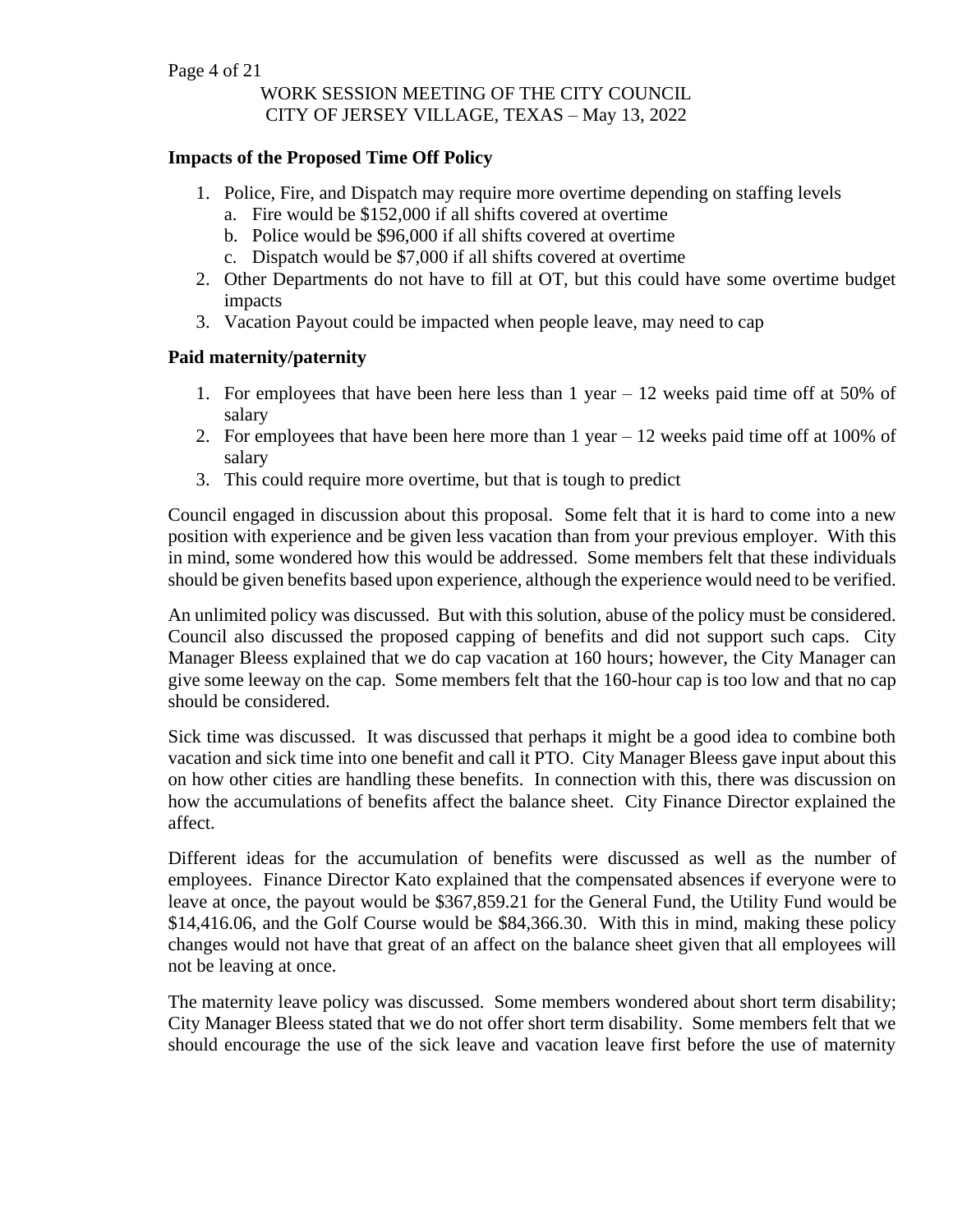leave. Other members did not agree. They felt that employees should not have to expend their sick leave so they would have leave when returning to work for sick babies and such. Some felt that we should compare the cost of this benefit with the cost of a short-term disability policy.

## **Administration**

### **Current Fiscal Year Projects and Status**

- 1. FY17 Home Elevation Close Out Submitted
- 2. FY18 Home Elevation Close Out Submitted
- 3. Berm Project Complete
- 4. Wall Street should be complete in May (Gas Connection May 2)
- 5. Entrance Signs Waiting on Electricity and then Substantial Walk

## **Next Fiscal Year Projects and Requests**

- 1. Upgrade to Executive Session (Maybe U-Shaped Room?) Room for A/V \$5,000
- 2. New Table and Chairs in Exec Session Room for \$6,000
- 3. Reduction in Election Line Item to \$9,500 (From \$21,000)
- 4. Wearing Apparel \$500
- 5. Food Line Increase by \$1,000
- 6. Employee Engagement Committee Increase by \$3,000
- 7. Random Drug and Alcohol Testing \$7,000 or \$1,500 for only DOT
- 8. Flood Mitigation
	- a. Home Elevations Anticipate applying for 15 homes
	- b. Potentially nearing the end of home elevations
- 9. Congo Street Reconstruction
- 10. Decorative Street Light Cost Increases
- 11. E127 Final Design
- 12. New Poles and Signs (Like Speed Limit, etc.) Use Remainder set aside for gateways

## **Next Fiscal Year Projects and Requests – Comp Plan Projects**

- 1. Conduct a full-service analysis for annexation of ETJ
- 2. Pedestrian Mobility Study In House and/or doing surveys with volunteers
- 3. Visual Assessment Survey of City Corridors
- 4. Consider Creation of Municipal Management District
- 5. Marketing Material for the City

## **Administration In 2-5 Years**

- 1. Home Elevations Interest is Waning
- 2. Town Center Stadium?
- 3. E127 Project is in this time frame for completion
- 4. Comp Plan in 2025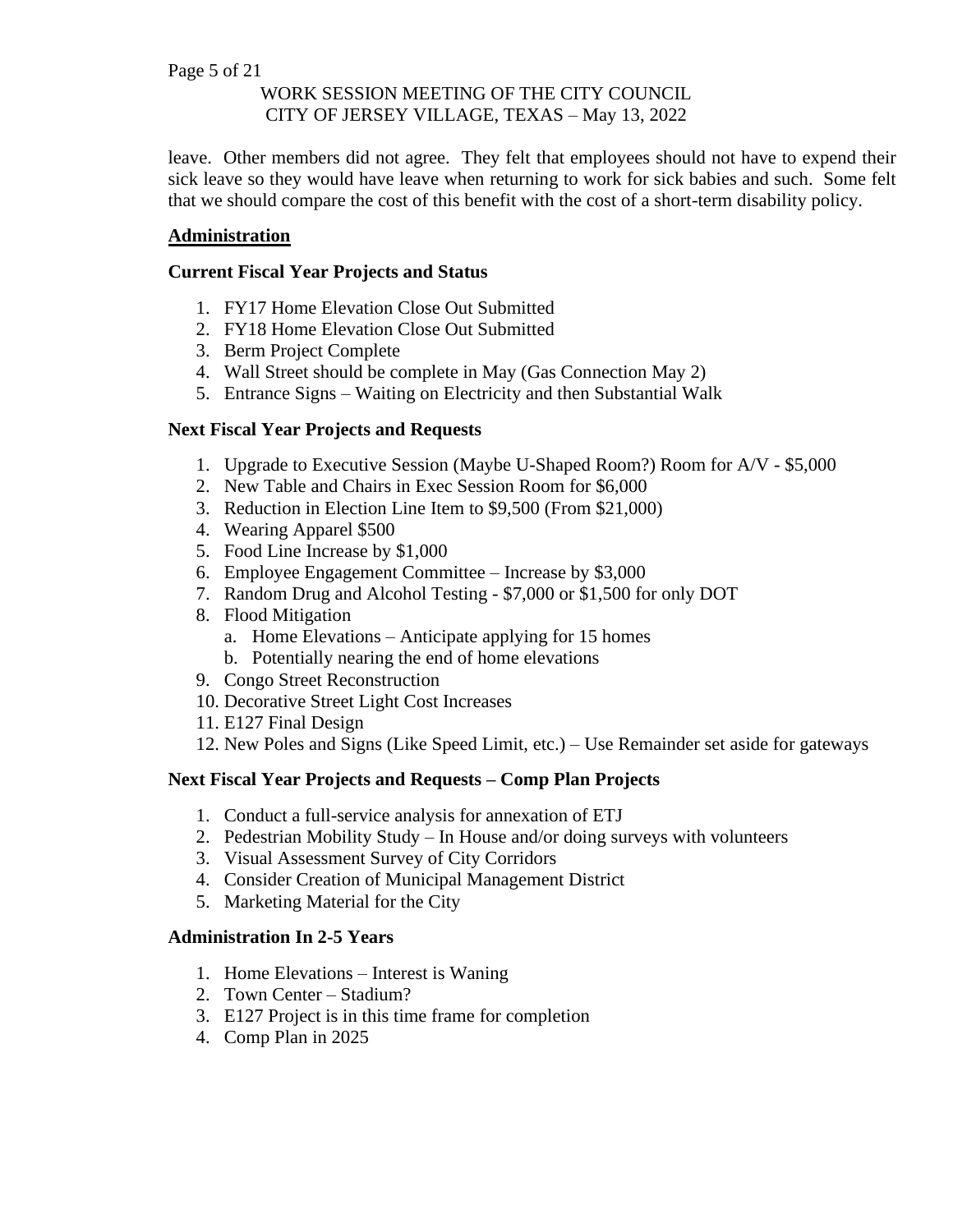#### Page 6 of 21

## WORK SESSION MEETING OF THE CITY COUNCIL CITY OF JERSEY VILLAGE, TEXAS – May 13, 2022

- 5. Business Owner Council
- 6. Economic Development Consultant
- 7. Redevelopment sites
- 8. Potential Part time person for Human Resources

Council engaged in discussion about the cost of the proposed chairs. There was also discussion about election costs. City Secretary Coody explained how the services with Harris County work considering even and odd numbered years. Voting under the services of Harris County were discussed. Most members felt that this service was worthwhile.

The Employee Engagement Committee was discussed. Some members felt that this is a good thing. City Manager Bleess stated that is has been well received.

There was discussion about the disinterest in home elevations. City Manager Bleess stated that some reasons for the disinterest, stating that some residents do not like the way it looks or that they do not feel it is needed with the other flood improvements that have been made.

Landscaping and beautification were discussed in terms of how often these elements are checked and monitored. Some felt that maintenance offers great curb appeal and at a reasonable cost.

*Mayor Warren called for a recess at 2:05 p.m. and reconvened the meeting at 2:21 p.m.*

## **Legal / Other Services**

### **Next Fiscal Year Projects and Requests**

- 1. Approximately 5% Increase in Vehicle Insurance (\$17,000 Impact)
- 2. Approximately 15% Increase for Property Insurance (\$7,500)
- 3. Approximately 1% Increase in Liability Insurance (\$200)

Council engaged in discussion about providers of these type of insurances.

#### **IT Department**

#### **Current Fiscal Year Projects and Status**

- 1. \$86,857 in Software Increase
- 2. IT Helpdesk Contract Service Signed
- 3. Golf Course Fiber Complete
- 4. PW Taylor Road Security Cameras in Progress
- 5. Replenish Capital Reserve
- 6. Computer Replacement \$200,000 in Equipment Replacement

#### **Areas of Concern**

- 1. IT Director Retirement / Transition
- 2. Equipment Replacement \$200,000 Supply Chain Issues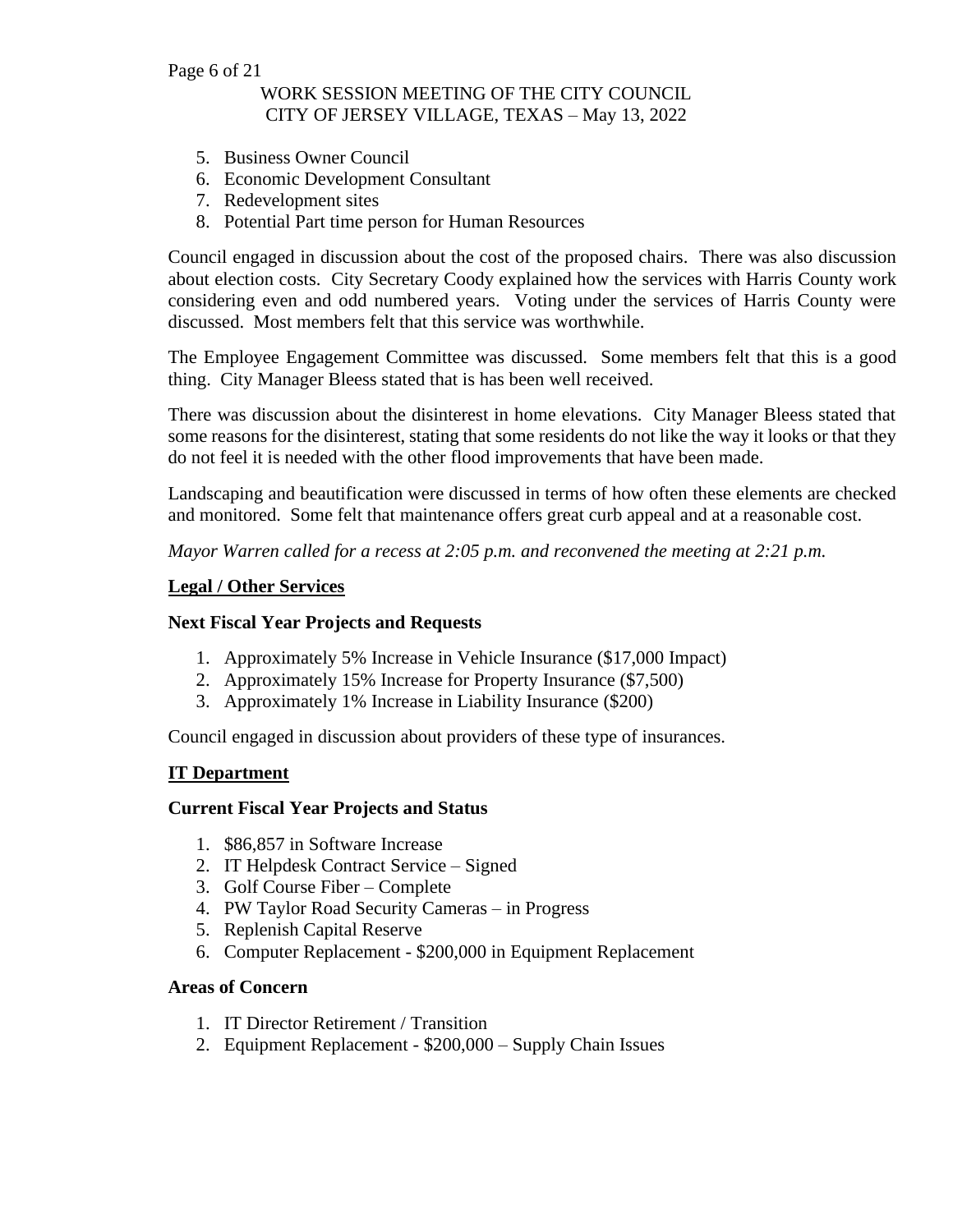#### Page 7 of 21

## WORK SESSION MEETING OF THE CITY COUNCIL CITY OF JERSEY VILLAGE, TEXAS – May 13, 2022

#### **Next Fiscal Year Projects and Requests**

- 1. Microsoft Virtual Agents / Chat BOTS \$20,000/Yearly
- 2. Net Motion \$3,600/Yearly
- 3. SCADA Software Maintenance \$2,800
- 4. Carry Over of Computer Replacements due to Supply Chain Issues
- 5. Security Information and Event Management (Security Event Logs) \$10,000
- 6. Imprivata Single Sign-On
- 7. POTS Line Replacements \$3,000
- 8. Dual Monitor Effort \$4,000

## **IT Department – 2-5 Years**

- 1. Innovation
- 2. Automation
- 3. New Facilities
- 4. Redundant Internet Connection
- 5. Improve Network Security and vulnerability/Pen Test
- 6. Backup of "CLOUDDATA"
- 7. Additional Intrusion Prevention Systems

Council engaged in discussion about the Help Desk Service Contract. We will use Blue Iron. They specialize in Municipal governments. They will provide first level support.

There was discussion about security and event management services. IT Director Blevins explained how this will work. There was also discussion about potential technology for public works meter readers. The benefits of such a system were discussed. There was discussion about adding a mobile version to TPAR. City Manager Bleess explained that this company does not offer a mobile version. With this information, other companies were discussed that may offer a mobile version. Some wanted to know the cost of including this capability.

#### **Finance**

#### **Areas of Concern**

1. Audits Contracts/Studies 01-15-5501 – Increase in audit fees and bank fees

#### **Next FY Projects and Requests**

- 1. Increase Audits Contracts/Studies by \$30,000 due to increase in bank and audit fees
- 2. Request Food Line Item

#### **Finance Department – 2-5 Years**

1. New City Facilities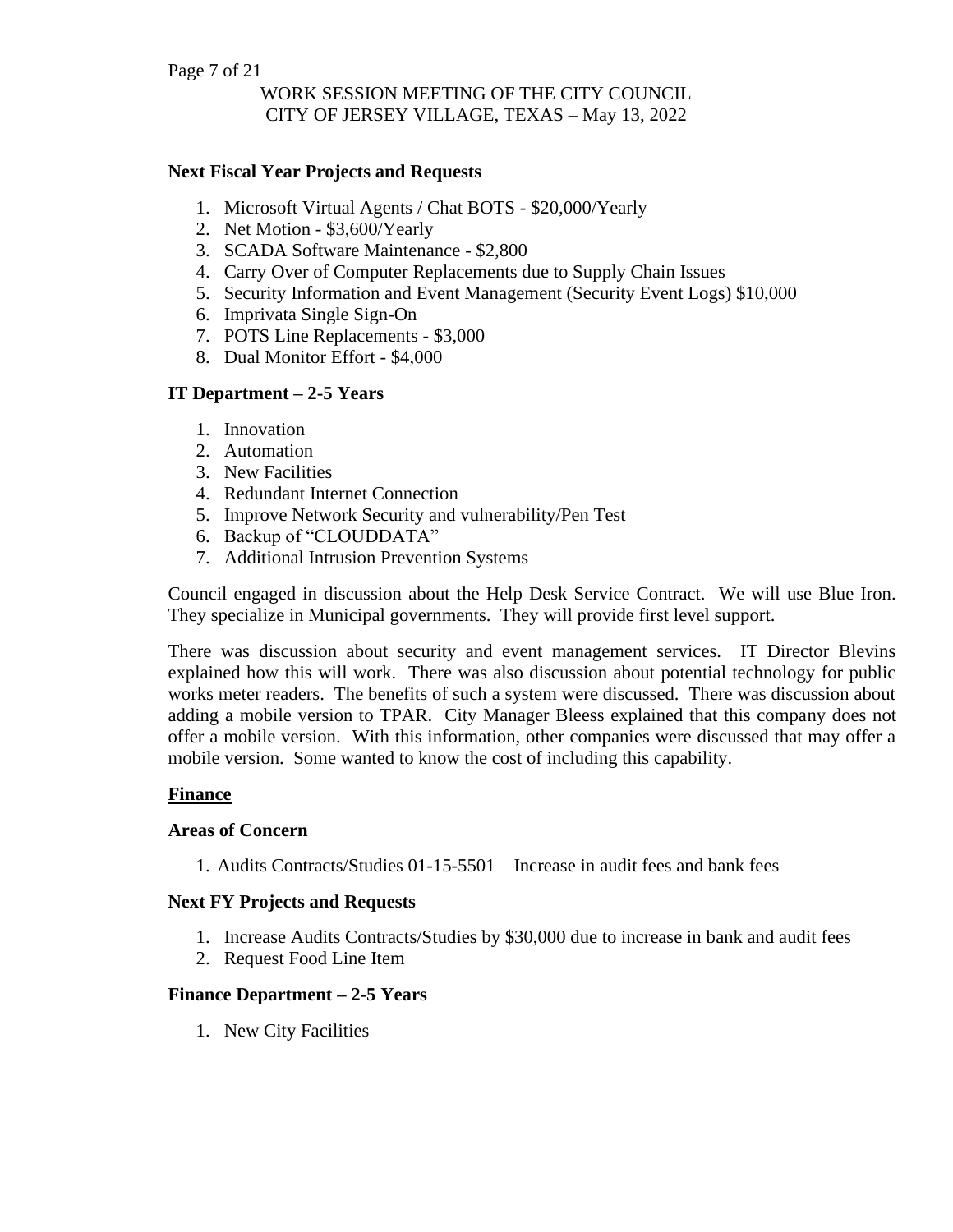#### Page 8 of 21

## WORK SESSION MEETING OF THE CITY COUNCIL CITY OF JERSEY VILLAGE, TEXAS – May 13, 2022

#### **Police Department**

#### **Current FY Projects and Status**

- 1. Hire Full-time Evidence/Crime Scene Technician Complete
- 2. Remodel Evidence Room Complete
- 3. Bike Patrol Unit Complete
- 4. Executive Leadership Training for Supervisors Lt. Keele Attend his first Module of LEMIT Leadership Command College at Texas A&M in March – On-going
- 5. Establish the Jersey Village Police and Clergy Partnership Program On-going
- 6. Implement a Departmental Wellness Program On-going

#### **Areas of Concern**

- 1. Increase in Harris County Violent Crime
- 2. No or Low Bonds being a contributing Factor in the Increase Crime Rate in Harris County
- 3. Continuing to Combat Crime and Provide High Level of Police Services Investigating Offenses that Occur in our City
- 4. Improve Our Ability to Effectively Process Future Major Crime Scenes

## **Police Department – 2-5 Years**

- 1. Implement the Texas Police Chief Staffing Model
- 2. Drone Program
- 3. Become a TPCA Best Practices Recognized Agency
- 4. Implement a Property Identification Program
- 5. Executive Leadership Training for Supervisors, I.E. LEMIT, ILEA or FBINA

#### **Salary Wages and Benefits**

| <b>SALARY WAGES AND BENEFITS</b> |  |  |
|----------------------------------|--|--|
|----------------------------------|--|--|

| <b>CATEGORY</b>           | <b>BUDGETED</b> |
|---------------------------|-----------------|
| 01-21-3001                | \$136,500       |
| <b>Detective Sergeant</b> | Salary/Benefits |
| <b>Vehicle</b>            | \$48,000        |
| <b>Cell Phone</b>         | \$600           |
| <b>TOTAL</b>              | \$185,100       |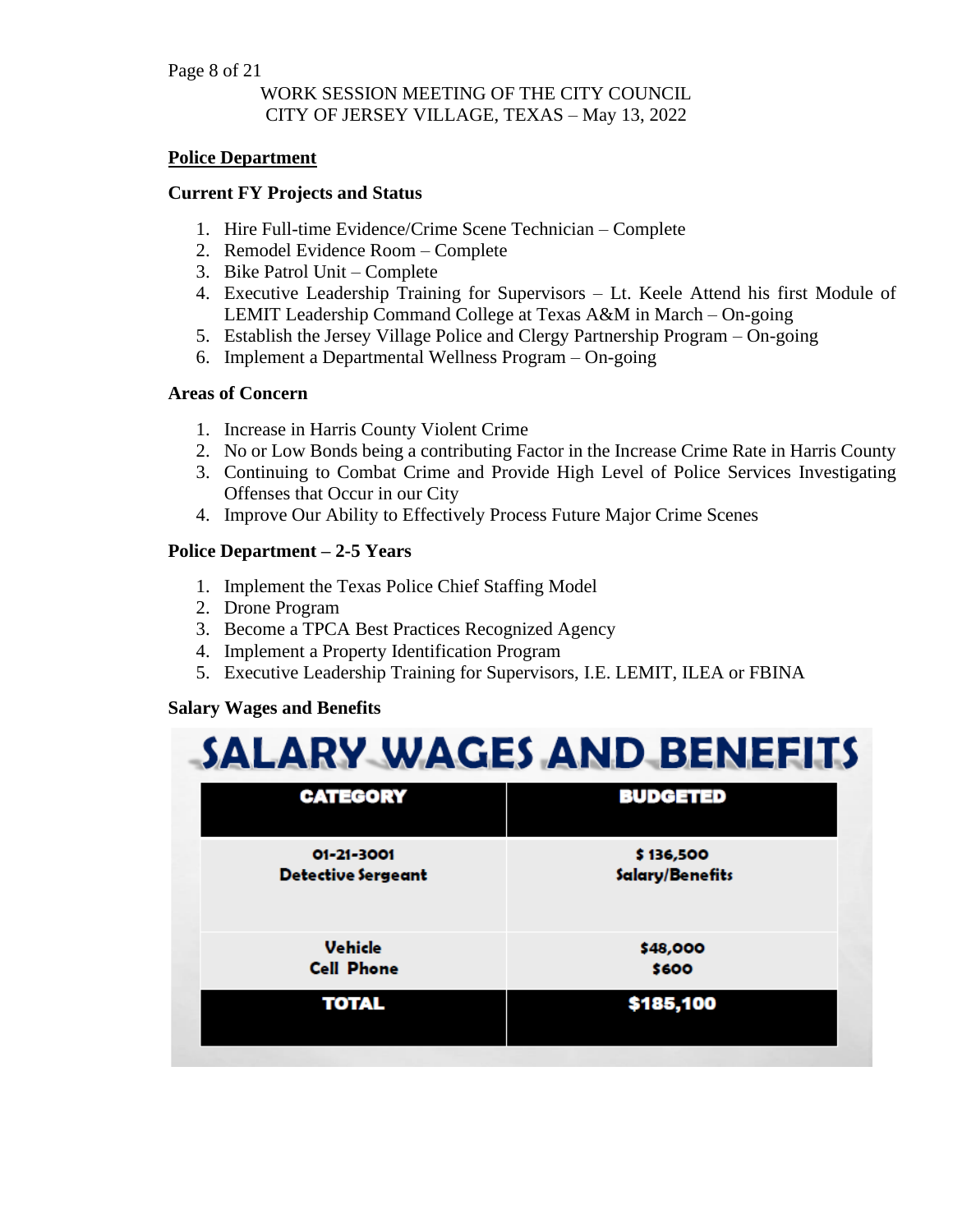## **Supplies**

|                                                    | SUPPLIES                     |
|----------------------------------------------------|------------------------------|
| <b>CATEGORY</b>                                    | <b>BUDGETED</b>              |
| 01-21-3502<br>Postage/Freight                      | \$700                        |
| 01-21-3505<br><b>Crime Prevention Supplies</b>     | \$5,000                      |
| 01-21-4508<br><b>Crime Scene Supplies</b>          | \$34,000                     |
| 01-21-3523<br><b>Tools Equipment/ Supplemental</b> | <b>Axon Taser</b><br>\$1,700 |
| TOTAL                                              | \$41,400                     |

**Services**

#### **SERVICES CATAGORY BUDGETED** 01-21-5022 \$1,000 **Rental of Equipment Program Fee Flock Annual** 01-21-5030 \$130,000 **Maintenance Agreement Vigilant Software**  $$4,250$ **Tyler/New World Annual** \$130,275 **Power DMS Annual** \$7,842 (1 time start up fee \$\$3,750) **TOTAL** \$277,117

**Capital Outlay**

# **CAPITAL OUTLAY**

| <b>CATEGORY</b>                                                   | <b>BUDGETED</b> |
|-------------------------------------------------------------------|-----------------|
| $01 - 21 - 6571$<br><b>Remodel Dispatch Center</b><br>and kitchen | TBD             |
| $01 - 21 - 6571$<br><b>CID Furniture</b>                          | TBD             |
| <b>TOTAL</b>                                                      |                 |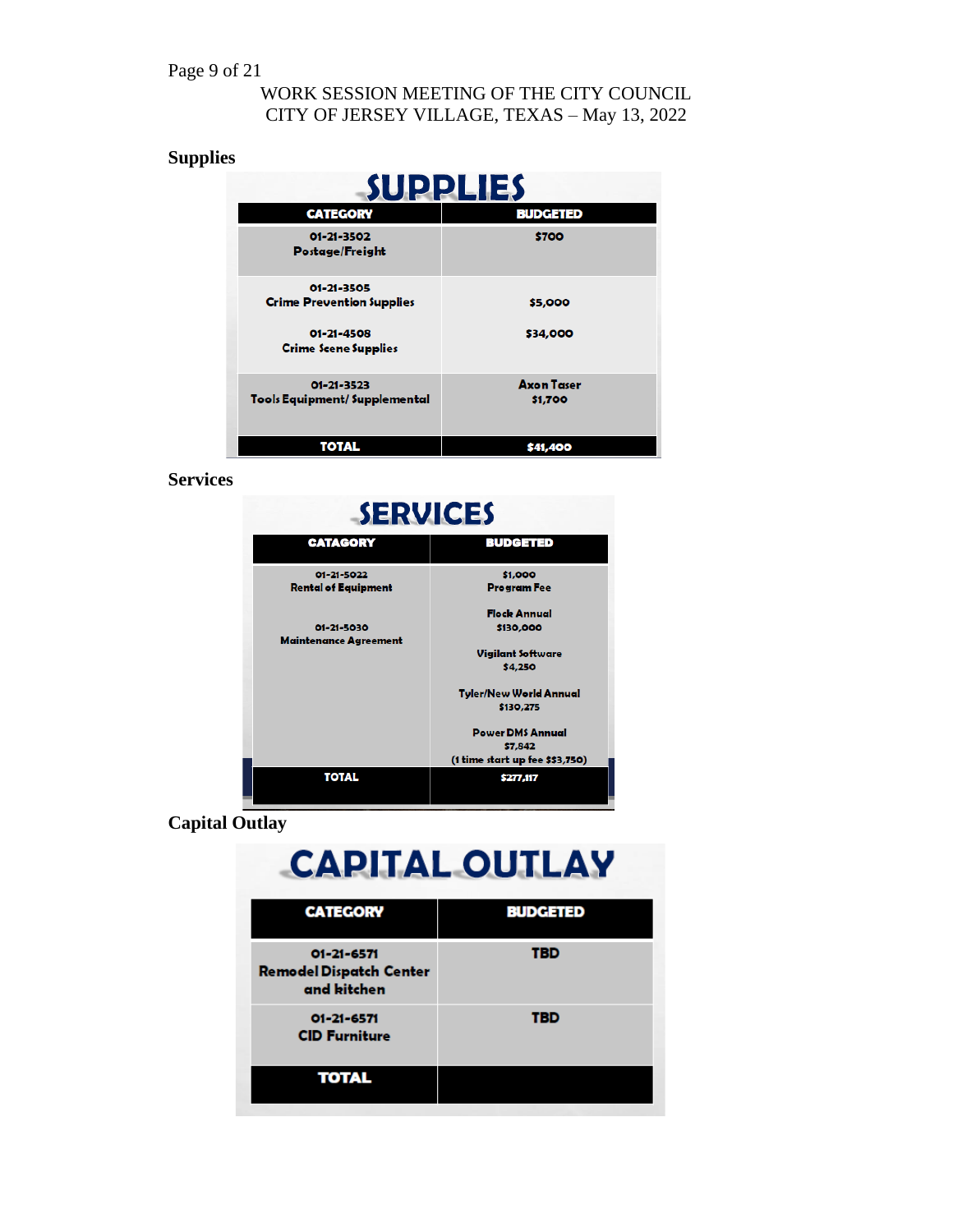#### Page 10 of 21

## WORK SESSION MEETING OF THE CITY COUNCIL CITY OF JERSEY VILLAGE, TEXAS – May 13, 2022

#### **Total Increase - \$503,617**

#### **Five Year Strategic Plan**

- 1. Body Worn Cameras Completed
- 2. Hire a Full-Time Evidence/Crime Scene Technician Completed
- 3. Establish Jersey Village Police and Clergy Partnership Program On-going
- 4. Implement a Departmental Wellness Program On-going
- 5. Bike Patrol Unit Completed
- 6. Become a TPCA Best Practices Recognized Agency in Progress 2023
- 7. Drone Program 2023
- 8. Implement a Property Identification Program 2024
- 9. Executive Leadership Training for Supervisors, I.E., LEMIT, ILEA, or FBINA 2021- 2025

Chief of Police Riggs gave statistical information about increased crime in the City and how to address this increase. He stated that increased crime requires added Detective time to address this increase. Therefore, he is asking for an additional Detective Sargent position to help address this increase in Crime.

Council engaged in discussion about information that the Chief presented, including issues with the District Attorney accepting cases and Judges dismissing cases for probable cause. The Detective Sargent position being requested will be a new position. Chief explained the logistics of this addition.

Youth Officers were discussed. Chief explained that for our Police Department there is not a need because the schools offer this program. Th Flock Camera Program was discussed. Chief explained that a few of the cameras were moved to get better coverage. The money spent on this program is well spent and provides an additional 52 pairs of eyes to protect the City.

Placing cameras on the service road was discussed. It was felt this was not needed because typically these cars do not enter into our City and if they do, they will be caught by the currently placed cameras.

The Property Identification Program was discussed. Chief explained that this program is for both residents and businesses in Jersey Village.

Catalytic converter theft was discussed and ways to prevent this theft.

#### **Fire & Communication Departments**

#### **Current FY Projects and Status**

- 1. CAD
- 2. Ambulance
- 3. SCBA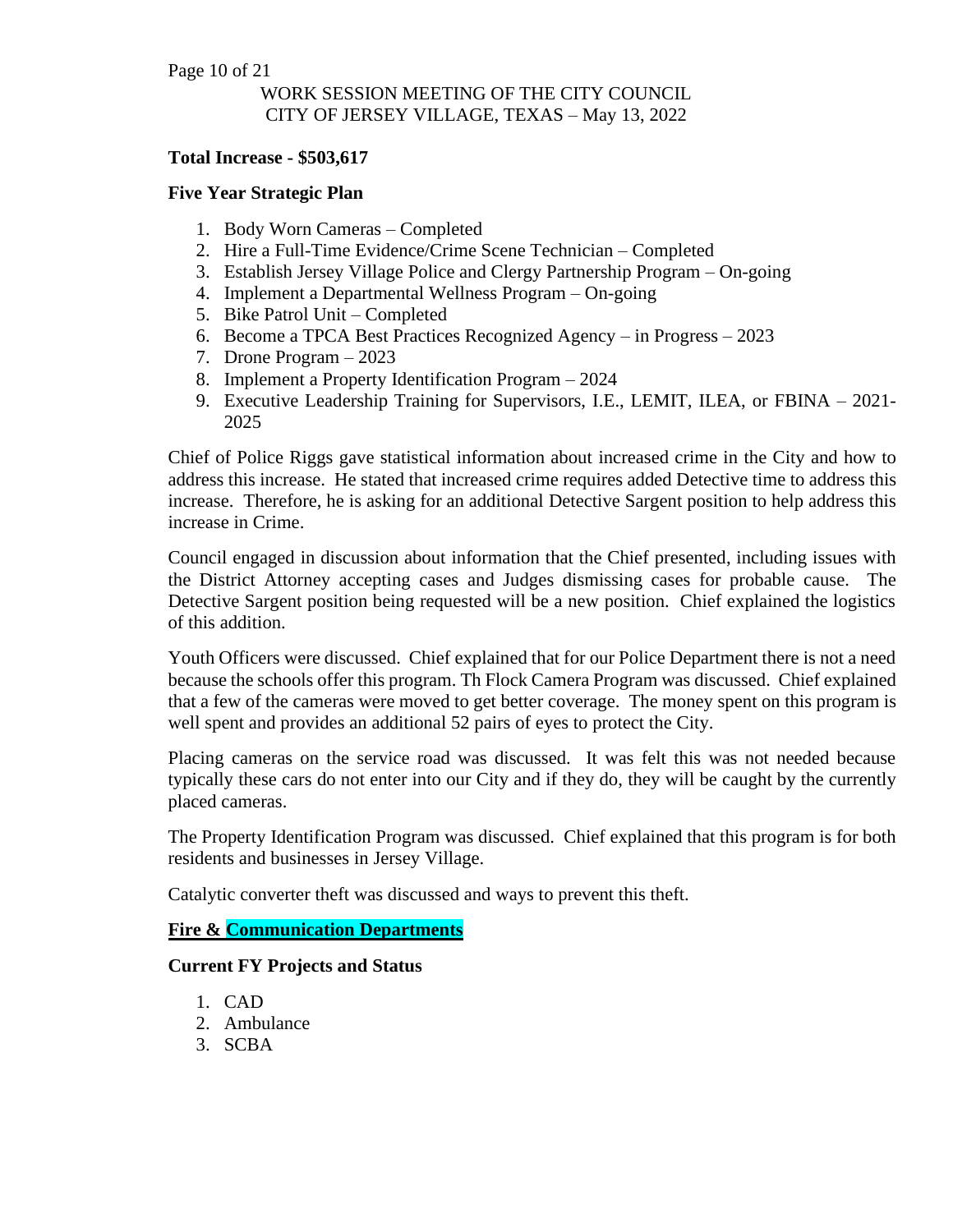#### Page 11 of 21

## WORK SESSION MEETING OF THE CITY COUNCIL CITY OF JERSEY VILLAGE, TEXAS – May 13, 2022

- 4. Exhaust System
- 5. Storage Room
- 6. Copy Room
- 7. Asst. Chief Office
- 8. Dispatch
- 9. Captain's Office
- 10. Floors
- 11. Computer for Apparatus

## **Areas of Concern**

- 1. Staffing Full Time and Part Time / Staffing Maternity Leave
- 2. Volunteers Activity, Training, How Many Responding
- 3. ISO Rating Response and Apparatus
- 4. Accreditation Completion / Policy Review
- 5. Span of Control
- 6. Succession Planning
- 7. Weather Sirens
- 8. Salaries of Staff / Salaries of Staff
- 9. Training / Training

## **Next FY Project and Requests**

- 1. Six New Firefighters Paramedics Roughly \$100,000 Each or \$600,000
- 2. FEMA Safer Grant has been submitted
- 3. Should Consider 6 New Ones Above and Beyond Grant Funded Ones if Approved
- 4. Tower Truck Estimated Cost of \$1.7 Million
- 5. Would Replace Two Trucks We Currently Have
	- a. Currently Have \$1.6 Million Set Aside to Replace these Two Trucks
- 6. 14 Month Build Time Means We Would Have about \$1.8 Million on Hand to Buy the Truck
- 7. Trade In or Sell the Two Trucks We Currently Have Would also Offset the Purchase Price
- 8. CAD Maintenance Budget Increase Potential
- 9. Firefighter / Paramedics
- 10. Incentives Increase
- 11. CIP List Changed
- 12. UTV With Skid
- 13. Command Trailer
- 14. Arson Trailer

## **Fire & Communications Departments - 2-5 Years**

- 1. Apparatus Changes
- 2. Response Changes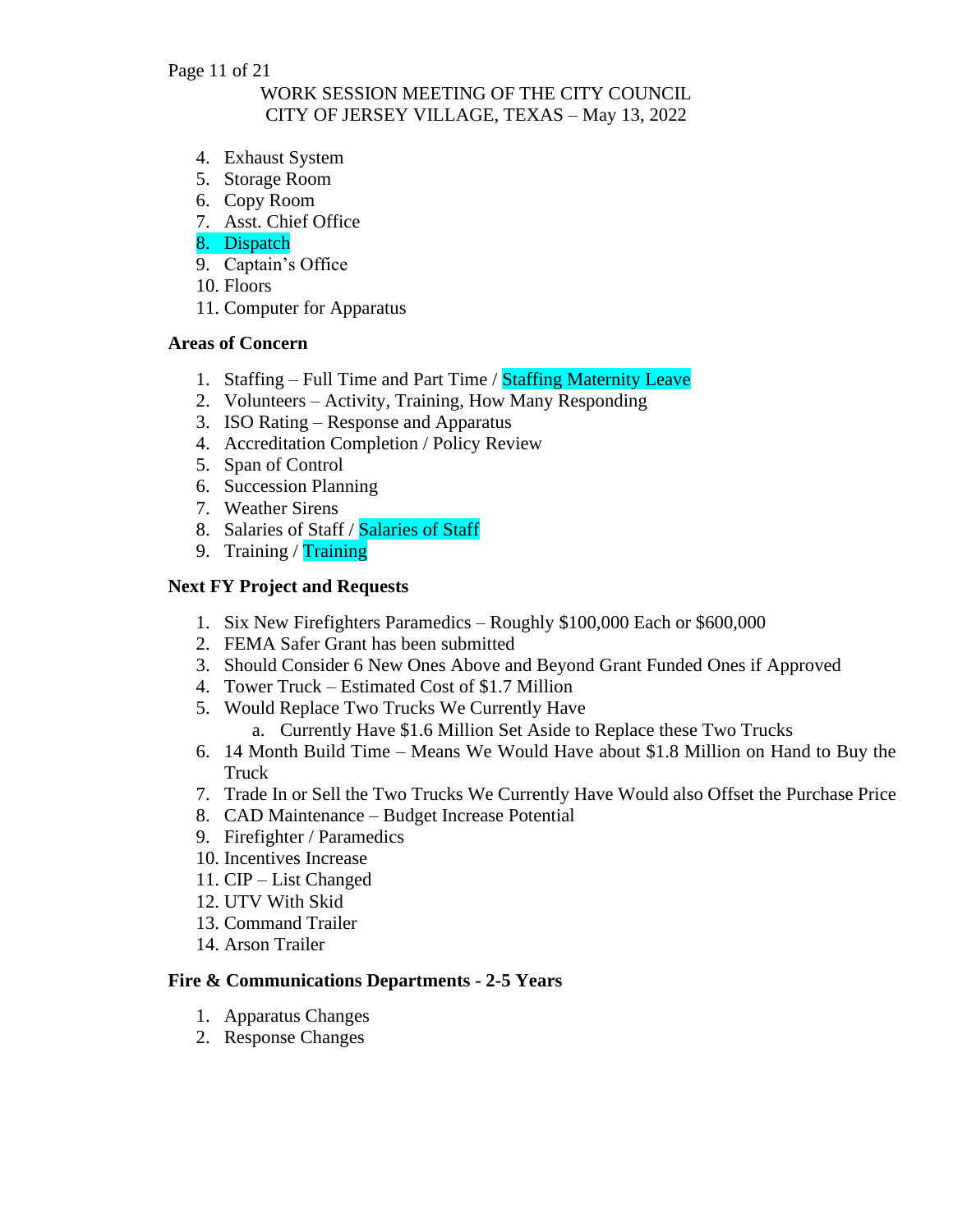#### Page 12 of 21

## WORK SESSION MEETING OF THE CITY COUNCIL CITY OF JERSEY VILLAGE, TEXAS – May 13, 2022

- 3. Adding Firefighters
- 4. Additional Rank Structures
- 5. Succession Planning Paid Assistant Chief
- 6. Radio Replacement / CAD Maintenance
- 7. Gear Extractor
- 8. Gear Dryer
- 9. Training Props / Burn Conex Box
- 10. Blocking Truck
- 11. Third Dispatcher on Shift during Peak Hours (Two Additional People)
- 12. CIP Items
	- a. Upstairs Showers
	- b. Covered Parking
	- c. Replace Upstairs A/C
	- d. Replace Overhangs around Station

Council engaged in discussion about the six new firefighters/paramedics and the logistics of how to staff these positions. There was discussion about the purchase of the new tower truck. Chief Bitz explained how the purchase would work considering the lead time and the trade-in on two of our existing vehicles (rescue truck and older model fire truck). Chief explained that we have two fire trucks and a rescue truck. Currently we do not have the manpower to man these trucks. Chief explained that we need to build the department now for the future.

This purchase will have a huge impact on residents because it will improve our ISO rating which ultimately affects insurance costs. We need this tower truck because Cy-Fair used to provide this service, but they have relocated their tower truck to another location which is outside our service area.

The relationship between the City and Cy-Fair Fire Department was discussed. The ISO rating was discussed further. Chief Bitz explained that if we were to be rated today, we would be rated at a 3 as opposed to our current 2 rating. Response times were discussed and how the response time affects the ISO rating. Locating the fire department on the other side of the City would not be feasible in meeting ISO requirements.

The Fire Department remodel was discussed. These improvements are impressive and very nice.

*Mayor Warren called for a recess at 3:18 p.m. and reconvened at 3:27 p.m.*

## **Public Works Department**

#### **Current Fiscal Year Projects and Status**

- 1. Sidewalks \$1,500 Linear Feet to be Replaced
- 2. Lift Station Road in Design
- 3. PW Building Parking Lot in Design
- 4. White Oak Bayou Sewer Plan ReHab on Hold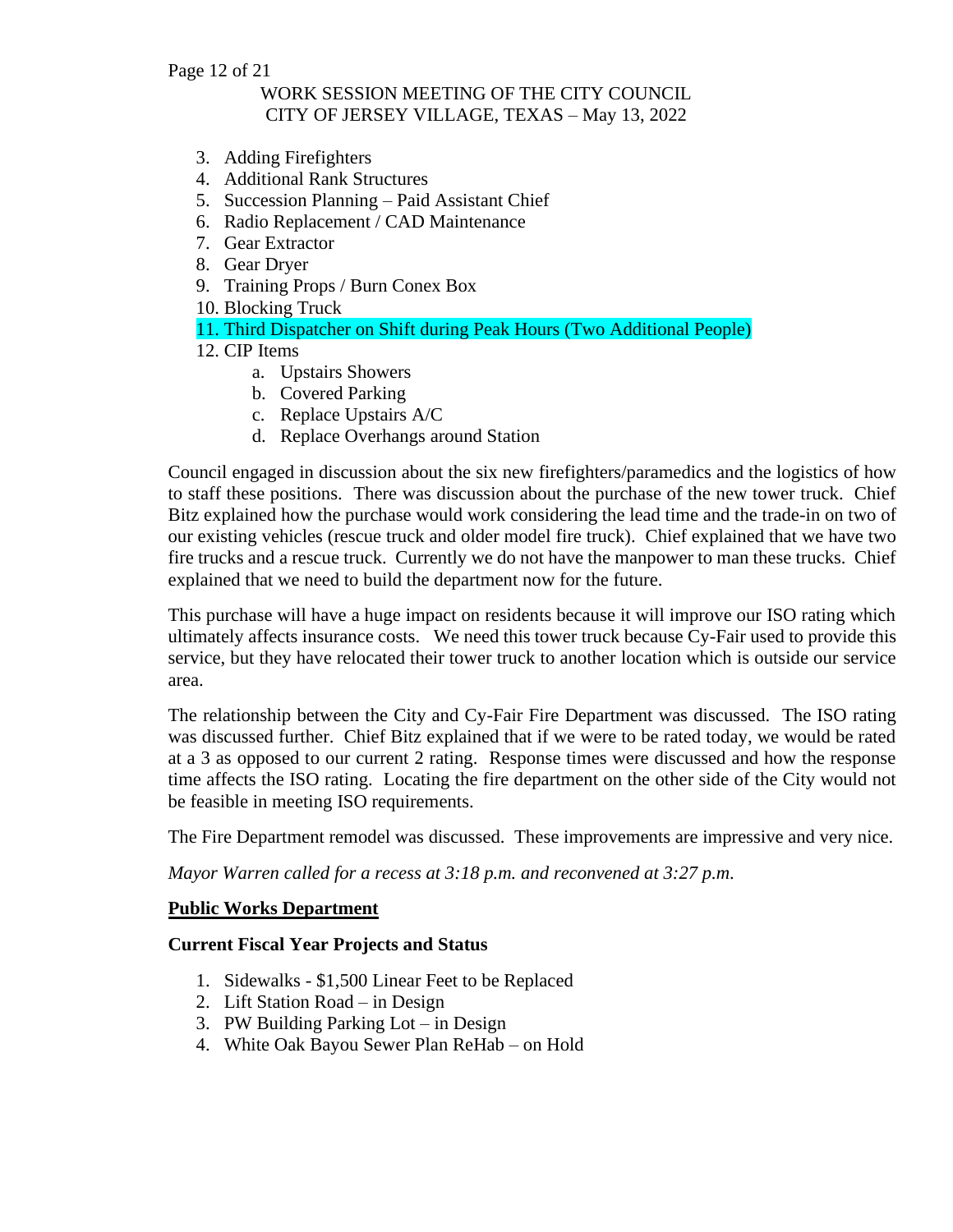#### Page 13 of 21

## WORK SESSION MEETING OF THE CITY COUNCIL CITY OF JERSEY VILLAGE, TEXAS – May 13, 2022

- 5. Water Valve Exercise and Repair RFQ AD out May 18
- 6. Seattle Street Project Bids Came Back 50% Higher than Estimated
- 7. Decorative Streetlights Scheduled for Late May Delivery, Summer Install
- 8. Congo Street Design Design Contracts Signed

## **Areas of Concern**

- 1. Street Project Costs are Way Up
- 2. CIP Projects behind Schedule

## **Next Fiscal Year Projects and Requests**

- 1. Water Rates up 5.6% for Next Year Should Fit in Current Budget
- 2. Electricity Renewal Rates are Up as Well About \$30,000 Increase
- 3. Fleet May Need to Look at Adding Another Person
- 4. Fleet Outsourced Cost Needs about \$30,000 Increase
- 5. Water and Sewer Main Breaks Adding \$50,000 for Water and \$30,000 for Sewer
- 6. Automatic Water Meter Reading

## **Public Works Department 2-5 Years**

- 1. CIP Is Full of Street Rehab Projects But the Price has Gone Up Substantially
- 2. Need a Solid Measuring of What Condition our Sewer Pipes are in
- 3. Fleet May Need Additional Help
- 4. Village Center Build Out May Necessitate Additional Staff in Streets and Utilities

Council engaged in discussion about the sidewalk program status. City Manager Bless explained the status. We have completed all those rated one and most of those rated two.

There was discussion about the White Oak Bayou Project and when this project was added to the CIP. City Manager Bleess explained that it has been in the CIP since at least 2017, but at some point, this plant will need to be repaired. There was discussion about the City's responsibility being 40% of costs. The White Oak Board was discussed and the make-up of the Board.

There was discussion about the increased costs for street projects and the reasons for same. City Manager Bleess explained that some of the reason is the shortage of supplies. Inflation was also discussed.

The Automatic Meter Reading Project was discussed in terms of cost and how it has decreased from when this project was originally researched.

The solid measuring of the condition of our sewer pipes was discussed.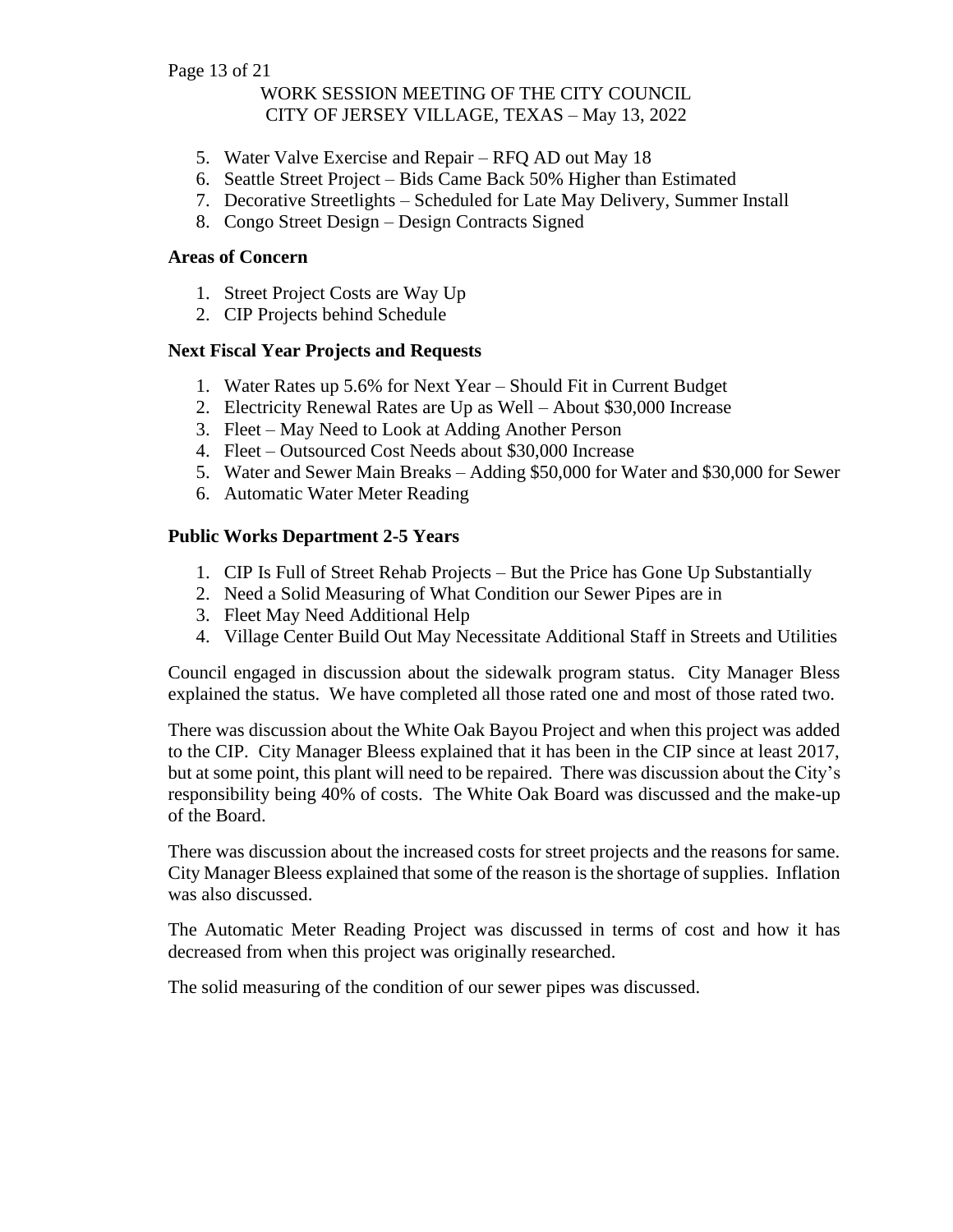Page 14 of 21

## WORK SESSION MEETING OF THE CITY COUNCIL CITY OF JERSEY VILLAGE, TEXAS – May 13, 2022

There was discussion about the walking bridge. When built, it should be doubled in width. There is an example in Hunters Valley. Greater width ensures safety, especially with bikers.

## **Community Development**

### **Current Fiscal Year Projects and Status**

- 1. BBG is Working on our Chapter 14 Zoning Ordinance Will Wrap Up Late 2022
- 2. No Major Concerns for this Fiscal Year

## **Next Fiscal Year Projects and Requests**

- 1. Creation of Community Development Manager Position
	- a. Oversee Building Official Contract, Permits, and Code Enforcement
	- b. Take on the Community Rating System Project to get Greater Deductions in Flood Insurance Rates
	- c. Handle Economic Development Outreach and Marketing

Council engaged in discussion about the reworking of the Code of Ordinances. City Manager Bleess explained that they are looking at the Code section by section to make sure all are up to date.

The Flood Insurance Rates were discussed.

#### **Parks and Recreation**

#### **Current Fiscal Year Projects and Status**

- 1. PMP Carol Fox Restroom In Manufacturing, Set for Early June Install
- 2. Golf Course Driving Range Nets Install Date May
- 3. PD LED Lighting Retrofit Complete
- 4. Civic Center Roof Repair Complete
- 5. Golf Course Rio Grande Fence Complete
- 6. Golf Course Tee Signs and Markers Complete
- 7. Rock Wall Pool Amenity Complete
- 8. Pool Restroom Fixtures Complete
- 9. Jersey Meadow Trail Site Furnishings Postponed to add Potential Pavilion that will Match the Golf Course Clubhouse
- 10. Jersey Meadow Dog Park Postponed One Year due to Cost Increase and to Gather Additional Stakeholder Input

#### **Areas of Concern**

1. Recreation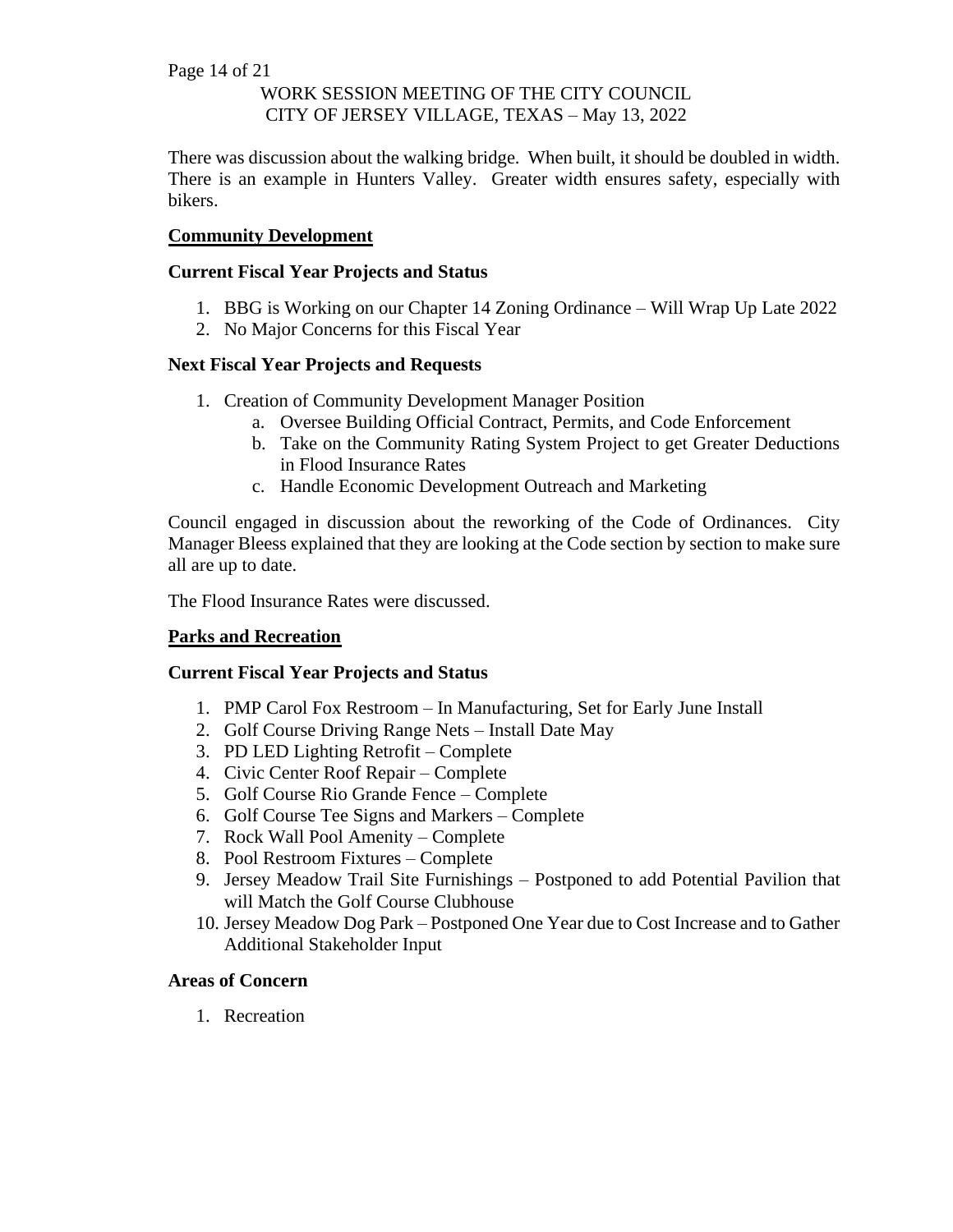- a. Aging Pool Facility Need to Expand Pool Pump House, Resurface Pool, Continue to Upgrade/Replace Equipment Each Year, Consider Splash Pad Expansion
- b. Lack of Labor Supply
- c. Outdoor Rental Numbers Have Plateaued, Civic Center has become Book Full (AUD/MCMR used 250/300 Times in 5 Months).
- 2. Parks
	- a. Tree Maintenance Backlog
	- b. Carol Fox Community Built Playground
	- c. Maintenance Facility
- 3. Golf Course
	- a. Progress Towards Self Sustainability
	- b. Outdated Greens, Cart Paths & Tee Boxes
	- c. Lack of Labor Supply
	- d. Clubhouse Burnout
	- e. POA Annua
	- f. Rounds Vs. Price Balance Compared to Golf Course Condition
	- g. Diluted VERP Equipment List

## **Next Fiscal Year Projects and Requests**

- 1. Staffing Adjustments Fund 11 Budget Impact \$61,000 to \$66,000
	- a. Addition of an Assistant Golf Course Professional \$56,000 (Total w/Benefits)
	- b. 11-81-3002 Wages \$10,000 (Increasing PT Marshals, Starters, Cart Attendants .50/HR and PT Pro Shop Attendants 1.50/HR)\*
		- i. \*Assistant Golf Course Professional Would Reduce the Wage Increases by \$5,000
- 2. Recreation & Events Budget Impact \$300,000 to \$313,000
	- a. Holiday in the Village and Light Parade
		- i. The Addition of 29 Foot Christmas Tree \$40,000
		- ii. Clark Henry Pavilion Ice Rink & Chiller Rental (Open 2024)
			- 1. 44X68 Foot Ice Rink \$180,000
			- 2. Chiller Rental \$22,000 Annually, Renting Skates and Selling Sponsorships Would Aim to Cover Labor Costs and Chiller Rental
			- 3. Electric Upgrade for Chiller Operations \$15,000
	- b. Founder's Day
		- i. Option A Increasing Line Item \$48,000 and Making the Annual Event 100% Free. Budget Impact Reduction is Determined on Sponsorship Only.
		- ii. Option B Increasing Line Item \$35,000 and Charging  $$10.00 \&$ \$20.00) For Use of Rides and Inflatables with Increased Wristband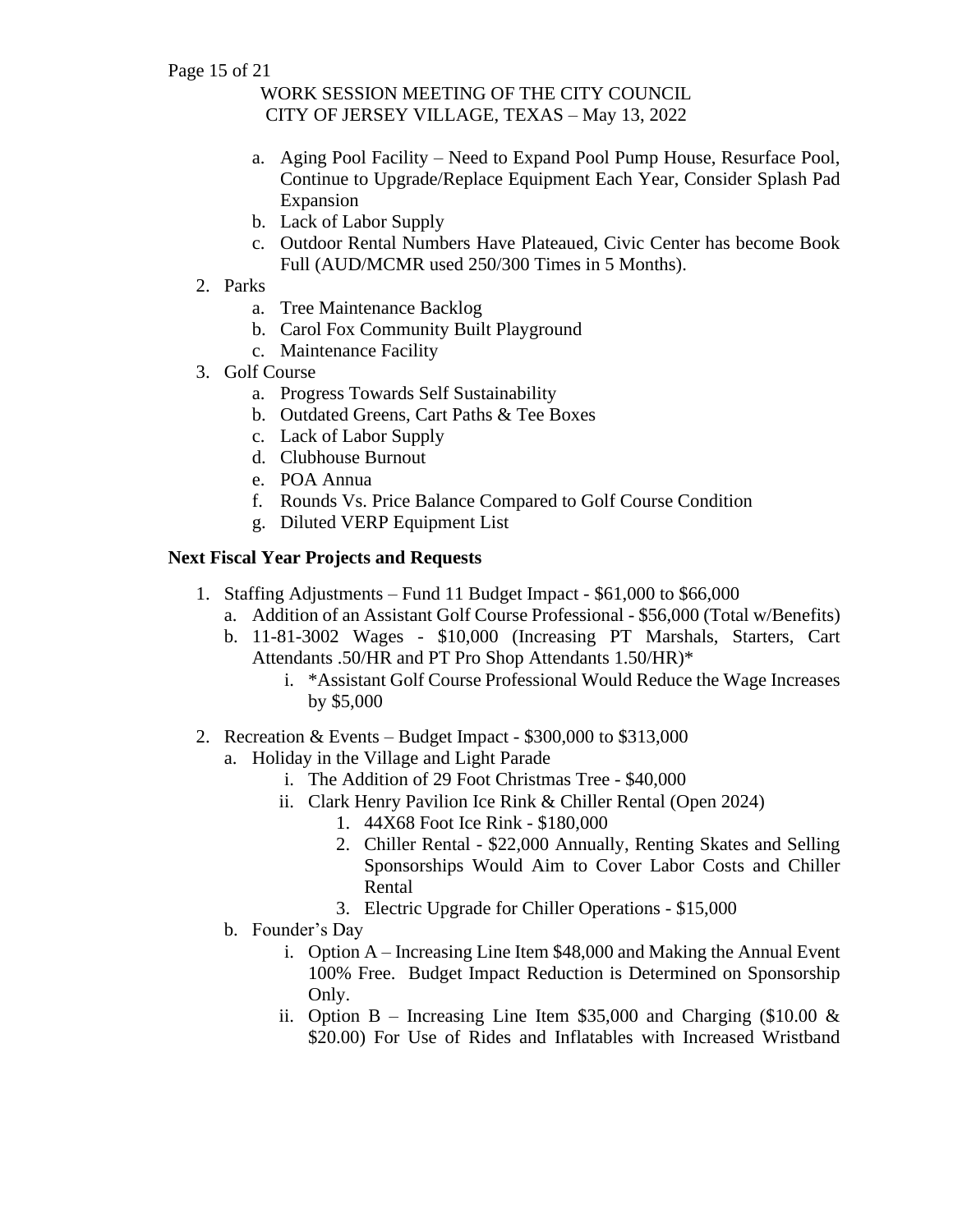Page 16 of 21

## WORK SESSION MEETING OF THE CITY COUNCIL CITY OF JERSEY VILLAGE, TEXAS – May 13, 2022

Monitoring. Budget Impact Reduction is Determined on Sponsorship and Ticket Sales

- c. July  $4<sup>th</sup>$ 
	- i. Increasing Line Items for Quality Musical Acts \$8,000
	- ii. Fireworks Still Dependent on Securing Sponsorship
- 3. Golf Course Budget Impact \$350,000
	- a. Net Project Phase II \$80,000
	- b. Relocating Slues Gate \$22,000
	- c. Automatic Range Picker \$31,000 & \$7,000 Annual
	- d. Dredge Pump \$30,000
	- e. VFD & Irrigation Pump Station Control \$50,000
	- f. Standing Aerator \$10,000
	- g. Grinder \$50,000
	- h. Additional VERP Funds for Golf Cart Fleet \$70,000
- 4. Parks Budget Impact \$270,000
	- a. Carol Fox Sandbox Levy & Mini City Renovations \$150,000
	- b. Wood Chipper \$50,000
	- c. Pool Filter Bulkhead Replacement & Sand Change \$10,000
	- d. Dog Park Parking Lot \$15,000
	- e. Utility Tractor \$50,000 (Using Existing Unallocated VERP Funds)
- 5. Line Item Increases Budget Impact \$61,000 to \$76,000 Fund 11 \$44,000
	- a. 01-38-3002 Wages \$30,000 to \$45,000 (PT Pool Salary)
	- b. 01-39-3506 Chemicals \$5,000 (Fertilizing Parks 3X Per Year, Stronger Treatment for Sandspurs
	- c. 01-39-353 Landscaping Materials \$7,500 (Moving to Planting Twice a Year with Mulch Refresh)
	- d. 01-39-4007 Pool Maintenance \$5,000 (Maintenance Trends)
	- e. 01-39-4038 Tree Maintenance \$3,500 (Tree Root Fertilizer)
	- f. 01-39-6516 Parks and Landscaping Projects \$44,000 (Outsourcing the Spraying of the Pre Emergent 3X a Year for 3 Years to Balance Workload and Place Additional Focus on Weeds and POA Annua

#### **Parks and Recreation Department – 2 to 5 Years**

- 1. Parks Master Plan Execution and Update
- 2. Pool Pump House Expansion
- 3. Pool Resurfacing
- 4. Splash Pad Expansion
- 5. Philippine Park Play Structure / Ropes Course
- 6. Carol Fox Custom Built Playground
- 7. Golf Course Clubhouse and Community Center & JMNT Pavilion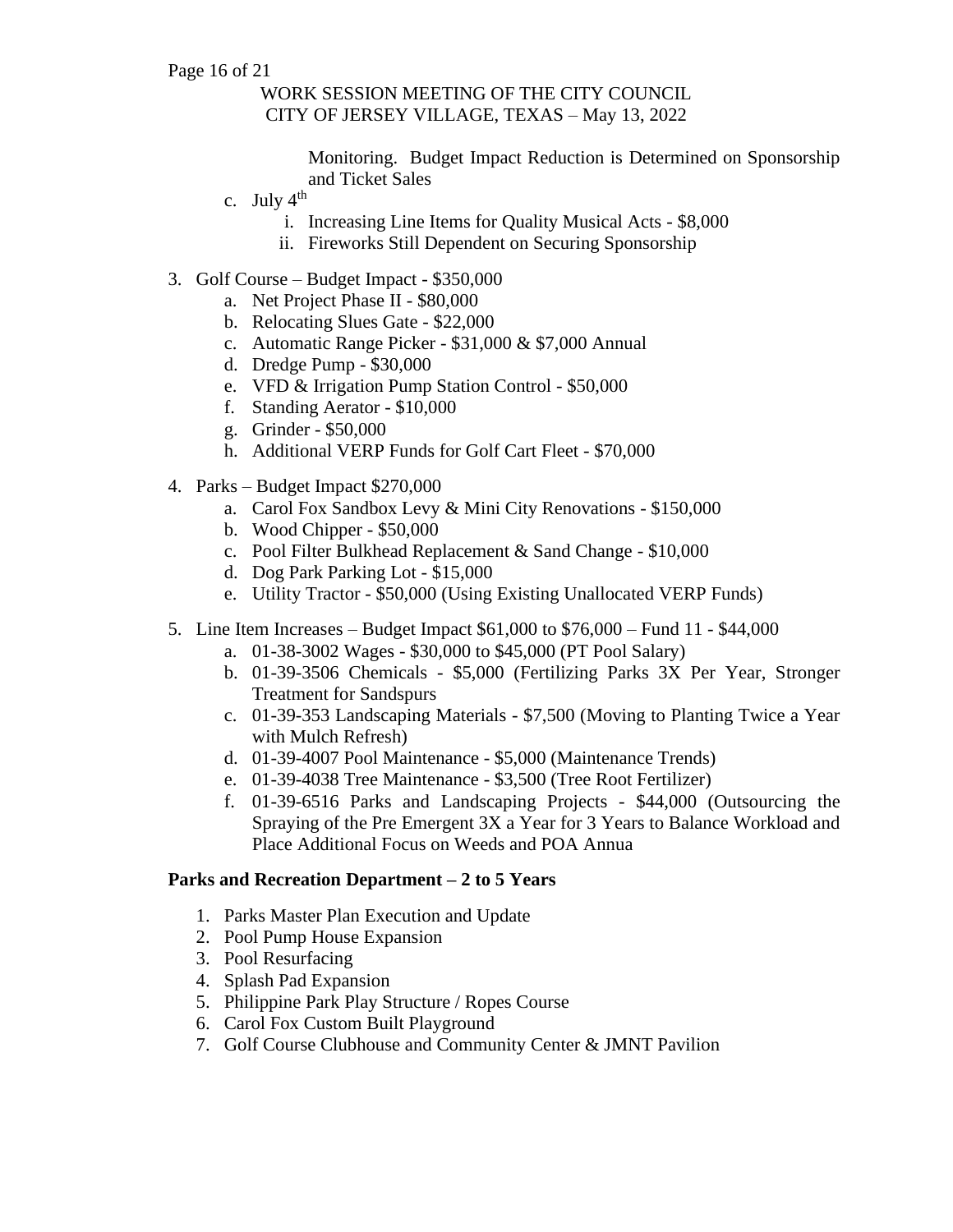#### Page 17 of 21

## WORK SESSION MEETING OF THE CITY COUNCIL CITY OF JERSEY VILLAGE, TEXAS – May 13, 2022

- 8. Clark Henry Multipurpose Fields and Concession
- 9. Park Lighting

## **Parks and Recreation 10 Year CIP Plan**

|                                                      |             | <b>City of Jersey Village Parks and Recreation Department</b> | 10 Year Capital Improvement Projects                                                |                               |                                                                           |                          |              |            |                  |                |
|------------------------------------------------------|-------------|---------------------------------------------------------------|-------------------------------------------------------------------------------------|-------------------------------|---------------------------------------------------------------------------|--------------------------|--------------|------------|------------------|----------------|
| <b>Project or Item</b>                               | FY 2021-22  | FY 2022-23                                                    | FY 2023-24                                                                          | FY 2024-25                    | FY 2025-2026                                                              | FY 2026-27               | FY 2027-2028 | FY 2028-29 | FY 29-30         | FY30-31        |
| <b>PMP Jersey Meadow Nature Trail Site</b>           |             |                                                               |                                                                                     |                               |                                                                           |                          |              |            |                  |                |
| <b>Furnishings &amp; Water Fountains</b>             | \$50,000.00 |                                                               | s.                                                                                  |                               | 50,000.00 Updated/extended to ensure the vision aligns with the clubhouse |                          |              |            |                  |                |
| <b>PMP Dog Park Improvements</b>                     | \$35,000.00 | 15,000.00                                                     |                                                                                     |                               |                                                                           |                          |              |            |                  |                |
| <b>PMP Clark Henry Baseball field</b>                |             | \$120,000.00                                                  | \$120,000.00                                                                        | \$100,000.00                  |                                                                           |                          |              |            |                  |                |
| <b>PMP Clark Henry Open Field</b>                    |             |                                                               | s                                                                                   | 75,000.00 \$75,000.00         | \$100,000.00                                                              |                          |              |            |                  |                |
| <b>PMP Clark Henry Concession Stand</b>              |             |                                                               |                                                                                     |                               |                                                                           |                          | \$70,000.00  |            |                  |                |
| <b>PMP Clark Henry Pavilion Improvements</b>         |             |                                                               | \$120,000.00                                                                        |                               |                                                                           |                          |              |            |                  |                |
| <b>PMP Clark Henry Exterior Lighting &amp; Water</b> |             |                                                               |                                                                                     |                               |                                                                           |                          |              |            |                  |                |
| <b>Fountains</b>                                     |             |                                                               |                                                                                     |                               |                                                                           |                          |              |            | \$200,000.00     |                |
| <b>PMP Carol Fox Exterior Lighting</b>               |             |                                                               |                                                                                     |                               |                                                                           | \$180,000.00             |              |            |                  |                |
| <b>PMP Jersey Meadow Nature Trail Exterior</b>       |             |                                                               |                                                                                     |                               |                                                                           |                          |              |            |                  |                |
| Lighting                                             |             |                                                               | 180,000.00<br>s.                                                                    |                               |                                                                           |                          |              |            |                  |                |
| <b>PMP Philippinne Park Play</b>                     |             |                                                               | 80.000.00                                                                           | Moved to Gather more research |                                                                           |                          |              |            |                  |                |
| <b>PMP Recreation at Civic Center?</b>               |             |                                                               |                                                                                     |                               |                                                                           |                          |              |            |                  |                |
| <b>Parks and Recreation &amp; Golf Course</b>        |             |                                                               |                                                                                     |                               |                                                                           |                          |              |            |                  |                |
| <b>Maintenance 12k-15ksqft facility</b>              |             |                                                               | \$1,500,000.00                                                                      |                               |                                                                           |                          |              |            |                  |                |
| <b>Golf Course Clubhouse</b>                         |             | \$5,600,000.00                                                |                                                                                     |                               |                                                                           |                          |              |            |                  |                |
| <b>PMP Center Point Easement Trail</b>               |             |                                                               |                                                                                     |                               |                                                                           |                          |              |            |                  |                |
| <b>Driving Range Nets</b>                            | \$60,000.00 | 80.000.00                                                     |                                                                                     |                               |                                                                           |                          |              |            |                  |                |
| <b>Carol Fox Mini City &amp; Levy</b>                |             | 150,000.00                                                    |                                                                                     |                               |                                                                           |                          |              |            |                  |                |
| <b>Carol Fox Community Built Playground</b>          |             |                                                               |                                                                                     |                               |                                                                           |                          |              |            |                  |                |
| re place ment                                        |             |                                                               | \$.<br>75,000.00 S                                                                  | 75,000.00 \$                  |                                                                           | 100,000,00 \$ 100,000,00 |              |            |                  |                |
| <b>Christmas Tree</b>                                |             | 40.000.00                                                     |                                                                                     |                               |                                                                           |                          |              |            |                  |                |
| <b>Ice Rink</b>                                      |             | 195.000.00                                                    |                                                                                     |                               |                                                                           |                          |              |            |                  |                |
| <b>Automatic Pass through Gates</b>                  |             | 30,000.00                                                     |                                                                                     |                               |                                                                           |                          |              |            |                  |                |
| <b>VFD &amp; Pump Station Control</b>                |             | 50.000.00                                                     |                                                                                     |                               |                                                                           |                          |              |            |                  |                |
|                                                      |             |                                                               | \$6,280,000.00 \$2,200,000.00 \$250,000.00 \$200,000.00 \$280,000.00 \$70,000.00 \$ |                               |                                                                           |                          |              | $\sim$     | \$ 200,000.00 \$ |                |
|                                                      |             |                                                               |                                                                                     |                               |                                                                           |                          |              |            |                  | \$9,480,000.00 |

Council engaged in discussion about the lifeguard shortage and the current rate of pay. Parks and Recreation Director Robert Basford explained the shortage. He also mentioned that we are not necessarily losing lifeguards to other lifeguard positions, we are losing them to other companies paying more per hour. The pool schedule was discussed in connection with this shortage. Currently we have eight lifeguards, but obviously need more to service the pool for this season which is 679 hours of service. If we do not get anymore, we could strategically schedule breaks and have intermittent adult swims, but there is a liability with this solution. Some members wanted to know if we raised the rate of pay for lifeguards, would we get more applicants. Director Basford thought it would help.

Lifeguard training costs were discussed. Some members felt that we need to pay more than resorting to strategically scheduled breaks. Incentive programs were discussed. There will be an item on the May 18, 2022 agenda to discuss the lifeguard issue further.

Pool Maintenance was discussed. Also, the services included if we were to contract out for lifeguards.

There was discussion about staffing at the Golf Course and the requested additions.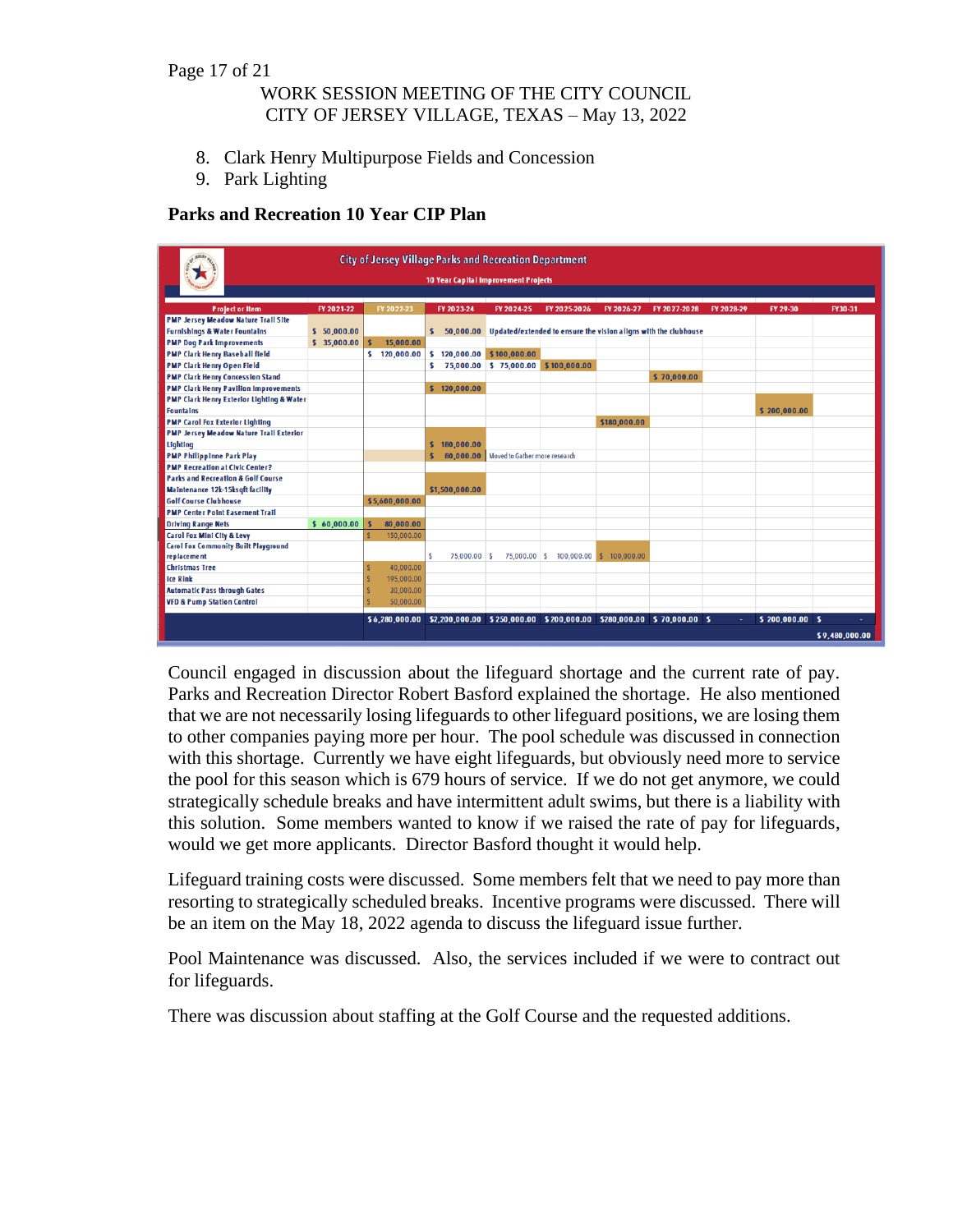There was discussion about the ice rink. There is one is Fredericksburg. Some members wondered if we could reach out to see what the profits are for such an operation. The ice rink would only operate during the months of December, January, and February. Some Council Members wanted more information about expected revenues. Suggestions were the Woodlands and Conroe; both have these rinks.

The Christmas Tree was discussed. Most members did not favor this and felt it would be better to use this money on the ice rink. City Manager Bleess explained that the tree would be a one-time cost since the tree being proposed is artificial so it can be used over and over. With this explanation, the idea received more support.

Council discussed the options for Founder's Day. Some members felt that offering a free event prevents you from knowing how many will show up for the event. Also, it was pointed out that security training for events does not recommend offering free events. Attendance at the last event was discussed. Most wanted to continue wrist bands with increased monitoring.

The cost of the fireworks was discussed. The total for both the Founder's Day and Fourth of July events is \$20,000.

Council appreciated that the Parks and Recreation Department has put together a 10-year CIP. It helps to make better decisions.

## **Capital Improvements Plan**

| Item<br>No.    | Dept | Projects by Type                                          |   | Year 1 Proposed<br><b>FY23</b> |
|----------------|------|-----------------------------------------------------------|---|--------------------------------|
|                |      | SANITARY SEWER TREATMENT AND COLLECTION IMP ROVE MENTS.   |   |                                |
|                |      | Rehabilitation/Repair Sanitary Sewer Lines                |   | 250,000                        |
| $\overline{2}$ |      | Lift Station Rehabilitation/Repair                        |   | 500,000                        |
| 3              |      | Castlebridge Diffusers                                    |   | 250,000                        |
| 4              |      | Sewer System Pipe Analysis                                |   | \$250,000                      |
| 5              |      | White Oak Bayou Treatment Plant (40.63%<br>City Share)    |   | 490,000                        |
|                |      | <b>Total for Sanitary Sewer Improvements</b>              | s | 1,740,000                      |
|                |      | WATER PRODUCTION/DISTRIBUTION IMPROVEMENTS                |   |                                |
|                |      | Water Meter centralized remote/continuous                 |   |                                |
| 2<br>3         |      | reading                                                   |   | 110,000                        |
| 5              |      | Water Valve, Exercise, repair<br>Hydrant and Valve Survey |   | 500,000<br>100,000             |
| 20             |      | Seattle Well - Capping/Pertmit Modification               |   | 20,000                         |
|                |      | <b>Total for Water Improvements</b>                       | s | 730,000                        |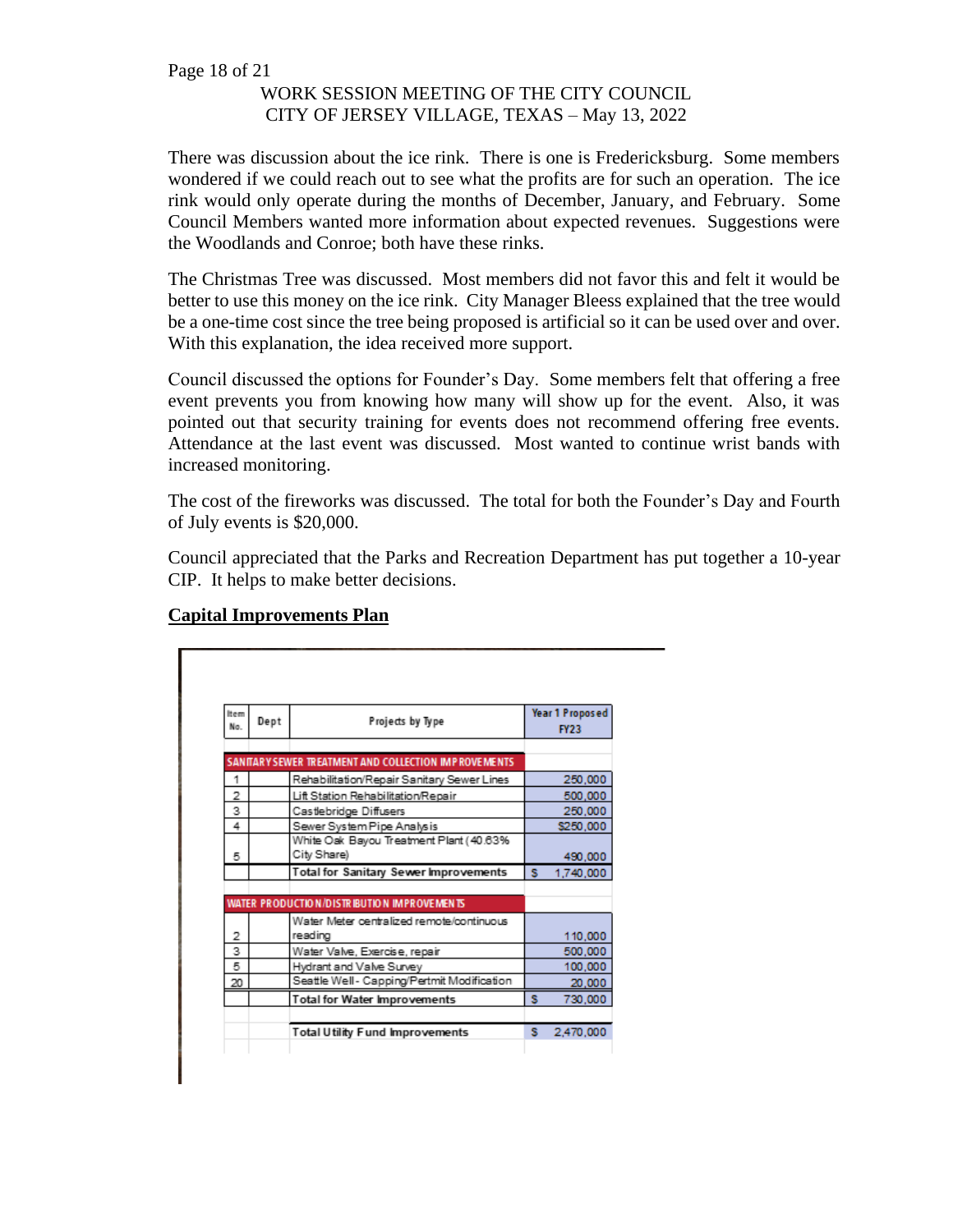|    |           | <b>STREET AND DRAINAGE IMPROVEMENTS</b>        |    |              |
|----|-----------|------------------------------------------------|----|--------------|
| 3  | FL.       | E127 Improvements                              |    | 1,200,000    |
| 9  | FL.       | Elevations FY22 Grant                          |    | 500,000      |
|    | 14 PW     | Street Panels Replacement (2)                  |    | 105,000      |
| 15 | PW        | Side walk replacements and additions           |    | 100,000      |
| 17 | Street    | Congo Street Project                           |    | 3.400.000    |
|    |           | <b>Total for Street Improvements</b>           | s  | 5,305,000    |
|    |           | <b>GENERAL COMMUNITY IMPROVEMENTS</b>          |    |              |
|    | FD        | Covered Parking area for high water truck, bod | s  | 50,000       |
| 2  | FD        | FD Upstairs Restroom Shower Remodel            | s  | 60.000       |
| 3  | Gen       | New City Hall                                  | s  | 10,500,000   |
| 4  | Gen       | Facility Improvements                          | s  | 50.000       |
| 5  | PD        | Police Bay Door Replacement                    | s  | 21,000       |
| 6  | <b>PR</b> | Christmas Tree                                 | s  | 40,000       |
|    | <b>PR</b> | Hark Improvements                              | \$ | 50,000       |
| 8  | PR        | 16 Rink                                        | s  | 195,000      |
| 9  | ₽R        | PMP Dog Park Improvements                      | \$ | 15,000       |
| 10 | <b>PR</b> | VFD and Pump Station Control                   | s  | 50,000       |
|    | PR.       | Carol Fox Mini Cityand Levy                    | \$ | 150,000      |
| 4  | <b>PR</b> | PMP Clark HenryBaseball field                  | \$ | 120,000      |
| 15 | PW        | Decorative Street Lights                       | š  | 300,000      |
|    |           | Total General Community Improvements           | s  | 11,601,000   |
|    |           |                                                |    |              |
|    |           | <b>Total General Fund Costs</b>                |    | \$16,906,000 |
|    |           |                                                |    |              |
|    |           | <b>GOLF COURSE IMPROVEMENTS</b>                |    |              |
|    | GC        | Driving Range Nets                             | s  | 80,000       |
|    |           | <b>Total Golf Course Fund Costs</b>            | s  | 80.000       |

Council engaged in discussion about water leaks and water loss. There was discussion about the CIP in connection with a new City Hall and where it will be located.

#### **Long Term Flood Recovery Plan**

#### **Historical Background**

- 1. Long Term Flood Recovery Plan Completed in September 2017
- 2. Structural Alternatives Recommended
	- a. Berm Around Jersey Meadow Golf Course
	- b. E100 Channel Improvements
	- c. Wall Street Strom Sewer Improvements
- 3. Non-Structural Alternatives
	- a. Home Elevations
	- b. Implementation of CRS

#### **Next Fiscal Year Projects and Requests**

- 1. Anticipate Applying for 15-20 Homes in Fall of 2022
- 2. Anticipated Only 4-5 More Applications Based Upon Interest (60-100 Homes)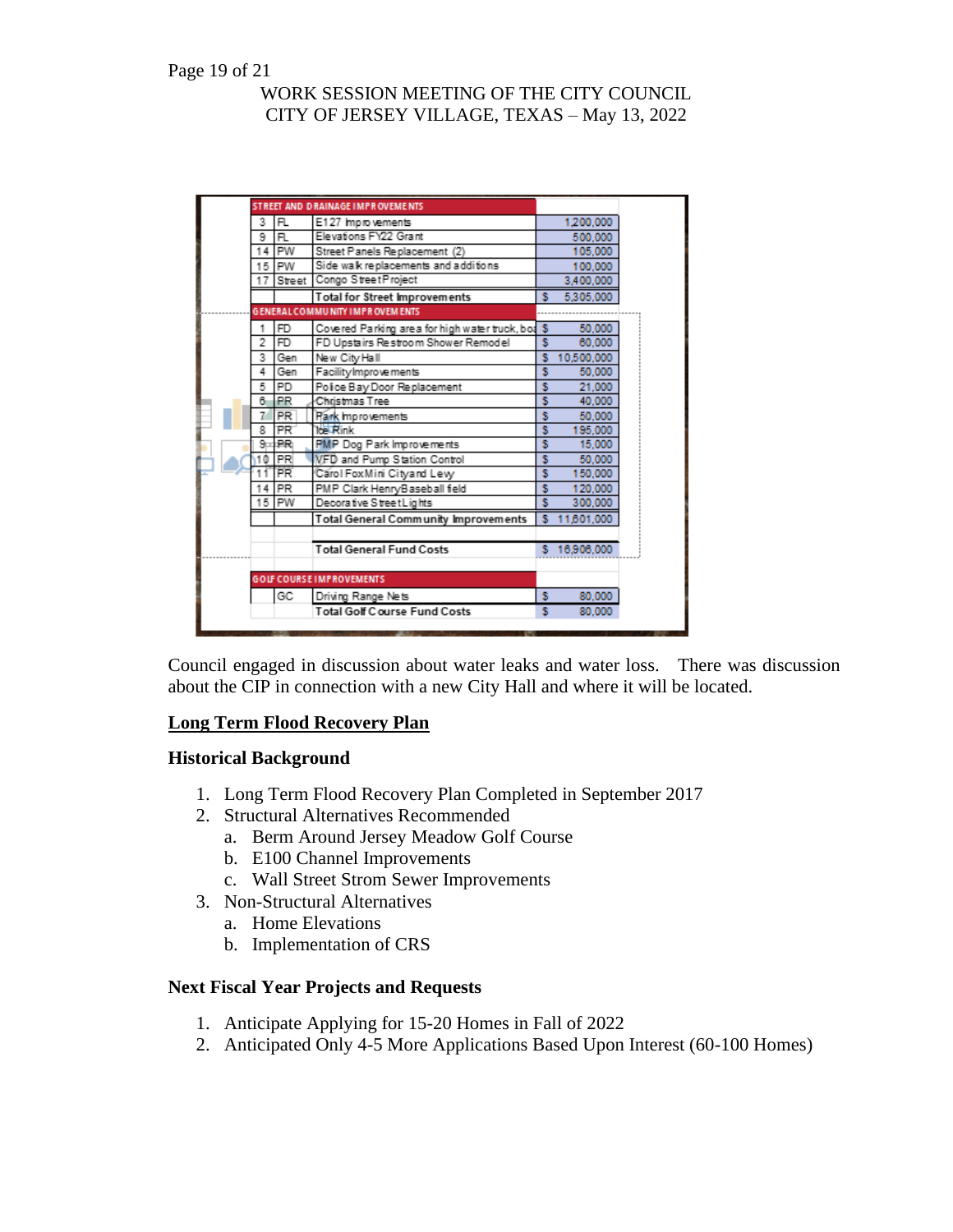- 3. New Flood Maps Effective in 2023 Potentially (HCFCD Project Not Jersey Village)
	- a. Flood Way Reduced
	- b. 100-Year Flood Plain Minimal Changes
	- c. 500-Year Flood Plain Expanded

Council engaged in discussion about the Plan and how having the Plan has enabled the City to get some \$15M in federal funds for flood projects.

In closing the presentation, there was discussion about the Congo Street Project and how these costs are increasing, which led to discussion on how increased costs will affect the building of a new City Hall. Council discussed increased costs. Some members felt we must be proactive and do the projects as planned. The planning for projects were also discussed. Streets are streets, but buildings can be designed differently to reduce costs. Not so much for streets. Therefore, the logic of moving forward with projects varies from project to project.

Pricing was discussed further. Some members felt pricing is pricing. Regardless, the various projects being planned need to be discussed in order to make decisions about the cost of the project and what is driving costs.

The flood project was discussed further in terms of the TIRZ3 projects. There was also discussion about the Dog Park and the need for dog waste bags. These bags should be available at all City Parks.

Some members wanted to know if Staff has an approximation for on-going operation costs for next budget year. City Manager Bleess went over these costs. He pointed out that staffing is the largest part of operational costs.

There was discussion about sales tax increases. City Manager Bleess stated he anticipates some \$350K more in sales taxes and \$750K more in property taxes.

The calendar for tax activities was discussed. For exemptions, any changes must be reported to HCAD by July 1. But the tax rate for budget year 2022-2023 must be done by the August City Council Meeting. Setting the rate and that process was discussed.

With no further discussion on the budget presentation, Mayor Warren called upon each City Council Member for final comments as follows:

Council Member Singleton thanked Staff for their hard work. He congratulated Bob Blevins on his retirement. He did not see anything in the presentation that was unexpected.

Council Member Mitcham stated that she is happy with the numbers. She did state that what we saw today was just a wish list that will later be refined.

Council Member Elect McCrea had no comments.